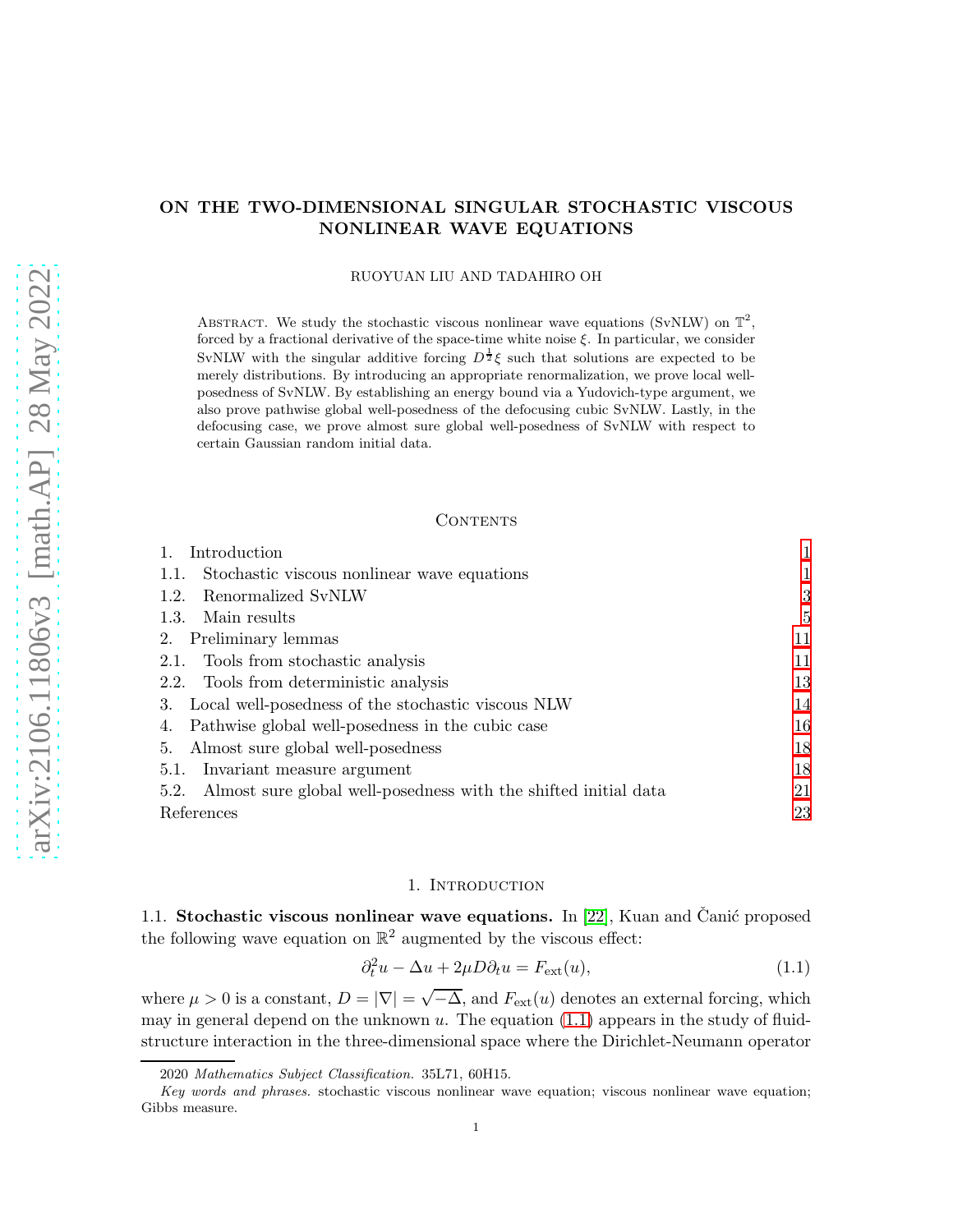#### 2 R. LIU AND T. OH

models the coupling between a viscous, incompressible fluid and an elastic structure. Here, the viscosity term  $2\mu D\partial_t u$  in [\(1.1\)](#page-0-2) represents the effect of the Cauchy stress tensor of Newtonian fluid in the vertical direction (namely, in  $z$ -direction). See [\[22\]](#page-22-1) for the derivation of [\(1.1\)](#page-0-2).

The general solution to the homogeneous linear viscous wave equation:

<span id="page-1-1"></span><span id="page-1-0"></span>
$$
\partial_t^2 u - \Delta u + 2\mu D \partial_t u = 0 \tag{1.2}
$$

is given by

$$
u(t) = e^{(-\mu|\nabla| + \sqrt{(\mu^2 - 1)|\nabla|^2})t} f_1 + e^{(-\mu|\nabla| - \sqrt{(\mu^2 - 1)|\nabla|^2})t} f_2.
$$

When  $\mu \ge 1$ , we have  $-\mu |\xi| + \sqrt{(\mu^2 - 1)|\xi|^2} \sim -\mu^{-1} |\xi|$  and thus the equation [\(1.1\)](#page-0-2) is purely of parabolic type. In this case, we can study well-posedness of [\(1.1\)](#page-0-2), simply by using the Schauder estimate for the Poisson kernel (see Lemma [2.3](#page-12-1) below). On the other hand, when  $0 < \mu < 1$ , the solution to [\(1.2\)](#page-1-0) with initial data  $(u, \partial_t u)|_{t=0} = (u_0, u_1)$  is given by

$$
u = e^{-\mu Dt} \left( \cos(\sqrt{1 - \mu^2} Dt) + \frac{\mu}{\sqrt{1 - \mu^2}} \sin(\sqrt{1 - \mu^2} Dt) \right) u_0 + e^{-\mu Dt} \frac{\sin(\sqrt{1 - \mu^2} Dt)}{\sqrt{1 - \mu^2} D} u_1,
$$
\n(1.3)

and thus we see that the equation exhibits an interesting mixture of the wave dispersion and the parabolic regularization by the fluid viscosity. For this reason, we will restrict our attention to  $0 < \mu < 1$ . Note that, when  $0 < \mu < 1$ , a precise value of  $\mu$  (and  $\sqrt{1 - \mu^2}$ ) in [\(1.3\)](#page-1-1) does not play any important role in terms of the well-posedness theory, and thus without loss of generality, we set  $\mu = \frac{1}{2}$  $\frac{1}{2}$  in the remaining part of the paper. See also Footnote [3](#page-8-0) below.

In  $[22]$ , Kuan and Canić studied well-posedness and ill-posedness of the following viscous nonlinear wave equation (vNLW) on  $\mathbb{R}^2$ :

$$
\partial_t^2 u - \Delta u + D\partial_t u + u^k = 0
$$

in both the deterministic and probabilistic settings (in particular with random initial data). See also  $[24, 27]$  $[24, 27]$ . In a recent preprint  $[23]$ , Kuan and Čanić also studied the following stochastic viscous wave equation with a multiplicative noise on  $\mathbb{R}^d$ ,  $d=1,2$ :

$$
\partial_t^2 u - \Delta u + D\partial_t u = f(u)\xi,
$$

where f is a Lipschitz function and  $\xi$  denotes the (Gaussian) space-time white noise on  $\mathbb{R}_+ \times \mathbb{R}^2$ .

In this paper, we consider the following stochastic vNLW (SvNLW) with an additive stochastic forcing on the two-dimensional torus  $\mathbb{T}^2 = (\mathbb{R}/\mathbb{Z})^2$ :

<span id="page-1-2"></span>
$$
\partial_t^2 u - \Delta u + D\partial_t u + u^k = D^\alpha \xi \tag{1.4}
$$

where  $\alpha \geq 0$  and  $\xi$  denotes the (Gaussian) space-time white noise on  $\mathbb{R}_+ \times \mathbb{T}^2$ . By a standard argument (see, for example, Lemma [2.1](#page-10-2) below), we see that the stochastic convolution  $\Psi$ , satisfying

$$
\partial_t^2 \Psi - \Delta \Psi + D \partial_t \Psi = D^{\alpha} \xi
$$

(say, with the zero initial data), is almost surely a continuous function on  $\mathbb{R}_+ \times \mathbb{T}^2$ , when  $\alpha < \frac{1}{2}$ . It is worthwhile to note that a combination of the wave dispersion and the dissipation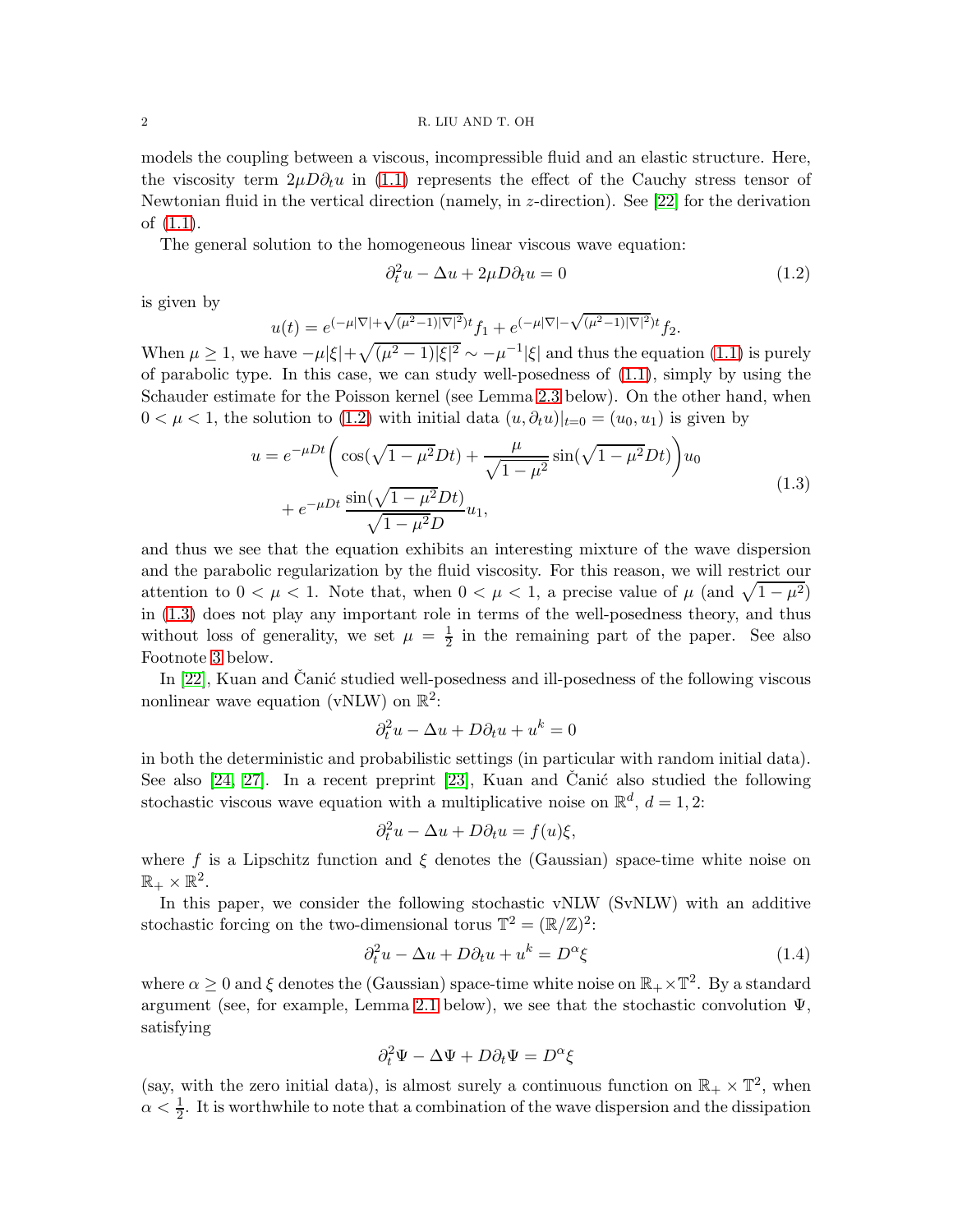by the fluid viscosity yields  $\frac{3}{2}$ -smoothing on the noise (rather than the usual one degree of smoothing for stochastic heat equations [\[12,](#page-22-2) [29\]](#page-23-3) and stochastic wave equations [\[17,](#page-22-3) [31\]](#page-23-4)). For this reason, we set  $\alpha = \frac{1}{2}$  in this paper and study the following Cauchy problem for SvNLW on  $\mathbb{T}^2$ :

<span id="page-2-1"></span>
$$
\begin{cases} \partial_t^2 u + (1 - \Delta)u + D\partial_t u + u^k = \sqrt{2}D^{\frac{1}{2}}\xi \\ (u, \partial_t u)|_{t=0} = (u_0, u_1). \end{cases}
$$
 (1.5)

In this case, the corresponding stochastic convolution is merely a distribution and thus we need to introduce a proper renormalization to give a precise meaning to the equation.

<span id="page-2-5"></span>**Remark 1.1.** In [\(1.5\)](#page-2-1), we replaced  $-\Delta$  by  $1-\Delta$ . This modifications simplifies part of the argument (so that we do not need to make a separate analysis at the zeroth frequency). Furthermore, this modification, along with the extra factor  $\sqrt{2}$ , is necessary for the almost sure global well-posedness result (Theorem [1.4\)](#page-6-0). Note that Theorems [1.2](#page-4-1) and [1.3](#page-5-0) apply to [\(1.4\)](#page-1-2) with  $\alpha = \frac{1}{2}$  with essentially identical proofs.

<span id="page-2-0"></span>1.2. Renormalized SvNLW. In this subsection, we briefly go over the renormalization procedure for [\(1.5\)](#page-2-1), following the discussion in [\[17,](#page-22-3) [31,](#page-23-4) [19\]](#page-22-4). Let  $\Psi$  be the solution to the following linear stochastic viscous wave equation:

$$
\begin{cases} \partial_t^2 \Psi + (1 - \Delta)\Psi + D\partial_t \Psi = \sqrt{2}D^{\frac{1}{2}}\xi \\ (\Psi, \partial_t \Psi)|_{t=0} = (0, 0). \end{cases}
$$
 (1.6)

By writing in the Duhamel formulation (= mild formulation), the stochastic convolution  $\Psi$ can be expressed as

<span id="page-2-6"></span><span id="page-2-4"></span>
$$
\Psi(t) = \sqrt{2} \int_0^t S(t - t') D^{\frac{1}{2}} dW(t'), \qquad (1.7)
$$

where the linear propagator  $S(t)$  is defined by

<span id="page-2-7"></span>
$$
S(t) = e^{-\frac{D}{2}t} \frac{\sin(t[\![D]\!])}{[\![D]\!]} \qquad \text{with } [\![D]\!] = \sqrt{1 - \frac{3}{4}\Delta} \tag{1.8}
$$

and W denotes a cylindrical Wiener process on  $L^2(\mathbb{T}^2)$ :

$$
W(t) = \sum_{n \in \mathbb{Z}^2} B_n(t)e_n.
$$

Here,  $e_n(x) = e^{2\pi i n \cdot x}$  and  ${B_n}_{n \in \mathbb{Z}^2}$  is defined by  $B_n(t) = \langle \xi, \mathbf{1}_{[0,t]} \cdot e_n \rangle_{t,x}$ , where  $\langle \cdot, \cdot \rangle_{t,x}$ denotes the duality pairing on  $\mathbb{R}_+ \times \mathbb{T}^2$ . As a result, we see that  $\{B_n\}_{n \in \mathbb{Z}^2}$  is a family of mutually independent complex-valued<sup>[2](#page-2-3)</sup> Brownian motions conditioned so that  $B_{-n} = \overline{B_n}$ ,  $n \in \mathbb{Z}^2$ .

Given  $N \in \mathbb{N}$ , we define the truncated stochastic convolution  $\Psi_N = \mathbf{P}_N \Psi$ , where  $\mathbf{P}_N$ denotes the frequency cutoff onto the spatial frequencies  $\{|n| \leq N\}$ . Then, for each fixed

<span id="page-2-3"></span><span id="page-2-2"></span><sup>2</sup>In particular,  $B_0$  is a standard real-valued Brownian motion. Note that we have, for any  $n \in \mathbb{Z}^2$ ,

$$
\text{Var}(B_n(t)) = \mathbb{E}\big[\langle \xi, \mathbf{1}_{[0,t]}\cdot e_n \rangle_{t,x} \overline{\langle \xi, \mathbf{1}_{[0,t]}\cdot e_n \rangle_{t,x}}\big] = \|\mathbf{1}_{[0,t]}\cdot e_n\|_{L^2_{t,x}}^2 = t.
$$

<sup>&</sup>lt;sup>1</sup>Hereafter, we drop the harmless factor  $2\pi$ .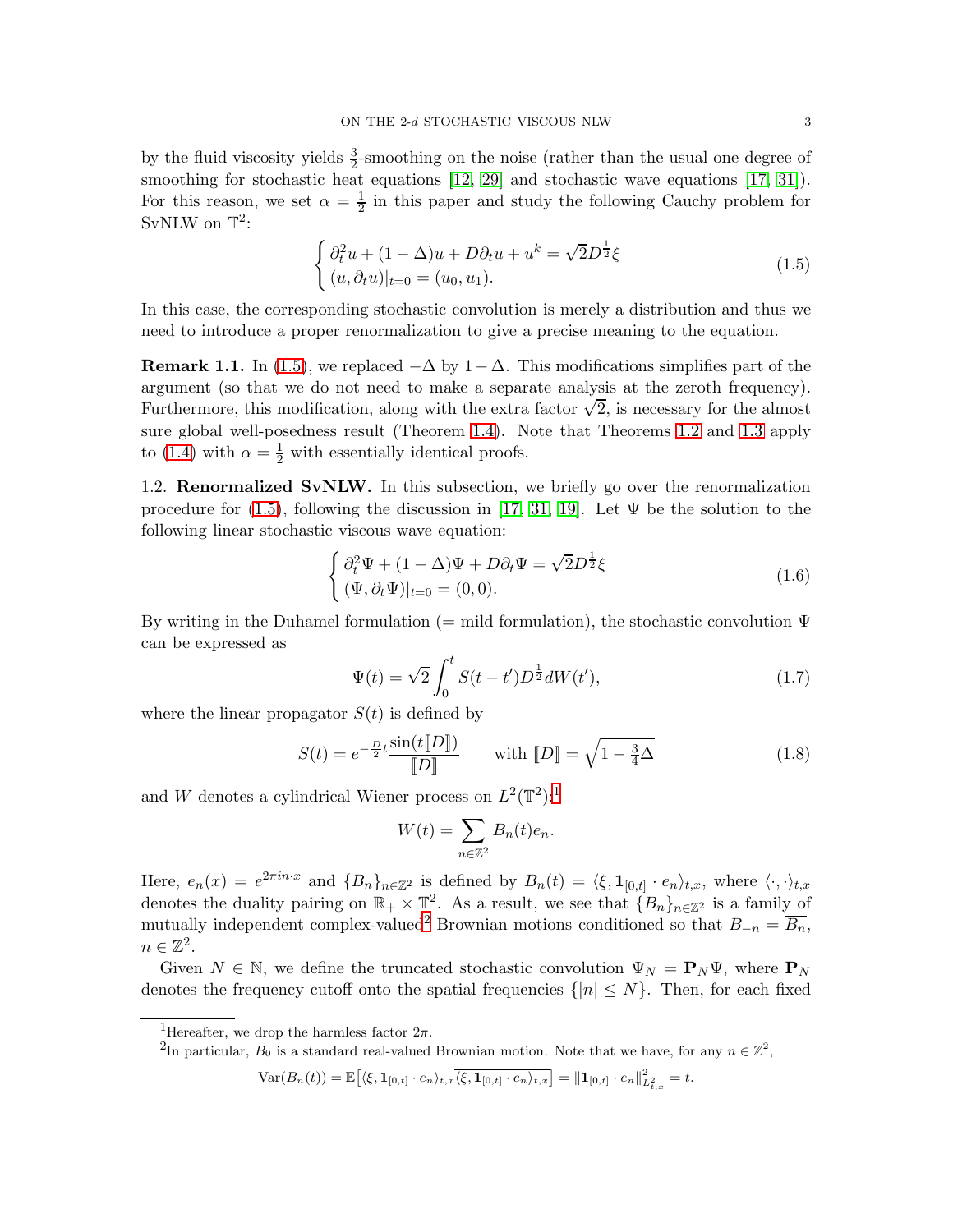$t \geq 0$  and  $x \in \mathbb{T}^2$ , a direct computation shows that  $\Psi_N(t,x)$  is a mean-zero real-valued Gaussian random variable with variance

$$
\sigma_N(t) \stackrel{\text{def}}{=} \mathbb{E}[\Psi_N(t,x)^2] = 2 \sum_{\substack{n \in \mathbb{Z}^2 \\ |n| \le N}} \int_0^t e^{-(t-t')|n|} \left[ \frac{\sin((t-t')[\![n]\!])}{[\![n]\!]}\right]^2 |n|dt'
$$
  
\n
$$
= \sum_{\substack{n \in \mathbb{Z}^2 \\ |n| \le N}} \frac{1}{\langle n \rangle^2} - \frac{e^{-t|n|}}{[\![n]\!]^2} \left(1 - \frac{|n|^2}{4\langle n \rangle^2} \cos(2[\![n]\!]) + \frac{|n|[\![n]\!]}{2\langle n \rangle^2} \sin(2[\![n]\!])\right)
$$
  
\n
$$
\sim \sum_{\substack{n \in \mathbb{Z}^2 \\ |n| \le N}} \frac{1}{\langle n \rangle^2} \sim \log N \longrightarrow \infty,
$$
  
\n(1.9)

as  $N \to \infty$ , where

<span id="page-3-4"></span>
$$
\langle n \rangle = (1 + |n|^2)^{\frac{1}{2}}
$$
 and  $[n] = \sqrt{1 + \frac{3}{4}|n|^2}$ .

From this computation, we see that  $\{\Psi_N(t)\}_{N\in\mathbb{N}}$  is almost surely unbounded in  $W^{0,p}(\mathbb{T}^2)$ for any  $1 \leq p \leq \infty$ .

Let us now consider the truncated SvNLW with the regularized noise:

$$
\begin{cases} \partial_t^2 u_N + (1 - \Delta) u_N + D \partial_t u_N + u_N^k = \sqrt{2} D^{\frac{1}{2}} \mathbf{P}_N \xi \\ (u_N, \partial_t u_N)|_{t=0} = (u_0, u_1). \end{cases}
$$
(1.10)

Proceeding with the first order expansion([\[28,](#page-23-5) [5,](#page-22-5) [12\]](#page-22-2)):

<span id="page-3-6"></span><span id="page-3-1"></span>
$$
u_N = \Psi_N + v_N, \tag{1.11}
$$

we see that the residual term  $v_N$  satisfies the following equation:

<span id="page-3-0"></span>
$$
\partial_t^2 v_N + (1 - \Delta)v_N + D\partial_t v_N + \sum_{\ell=0}^k \binom{k}{\ell} \Psi_N^{\ell} v_N^{k-\ell} = 0.
$$
 (1.12)

Note that the power  $\Psi_N^{\ell}$  does not converge to any limit as  $N \to \infty$ . This is where we introduce the Wick renormalization:

<span id="page-3-5"></span>
$$
:\Psi_N^{\ell}(t,x):\stackrel{\text{def}}{=}H_{\ell}(\Psi_N(t,x);\sigma_N(t)),\tag{1.13}
$$

where  $H_{\ell}(x, \sigma)$  is the Hermite polynomial of degree  $\ell$  with variance parameter  $\sigma$ . See Subsection [2.1.](#page-10-1) This yields the renormalized version of [\(1.12\)](#page-3-0):

<span id="page-3-2"></span>
$$
\partial_t^2 v_N + (1 - \Delta)v_N + D\partial_t v_N + \sum_{\ell=0}^k {k \choose \ell} : \Psi_N^{\ell} : v_N^{k-\ell} = 0.
$$
 (1.14)

In Lemma [2.1,](#page-10-2) we show that the Wick power :  $\Psi_N^{\ell}$  : converges to a limit :  $\Psi^{\ell}$  : in  $C([0,T]; W^{-\varepsilon,\infty}(\mathbb{T}^2))$  for any  $\varepsilon > 0$  and  $T > 0$ , almost surely. Then, by taking  $N \to \infty$ , we obtain the limiting equation:

<span id="page-3-3"></span>
$$
\partial_t^2 v + (1 - \Delta)v + D\partial_t v + \sum_{\ell=0}^k {k \choose \ell} : \Psi^\ell : v^{k-\ell} = 0.
$$
 (1.15)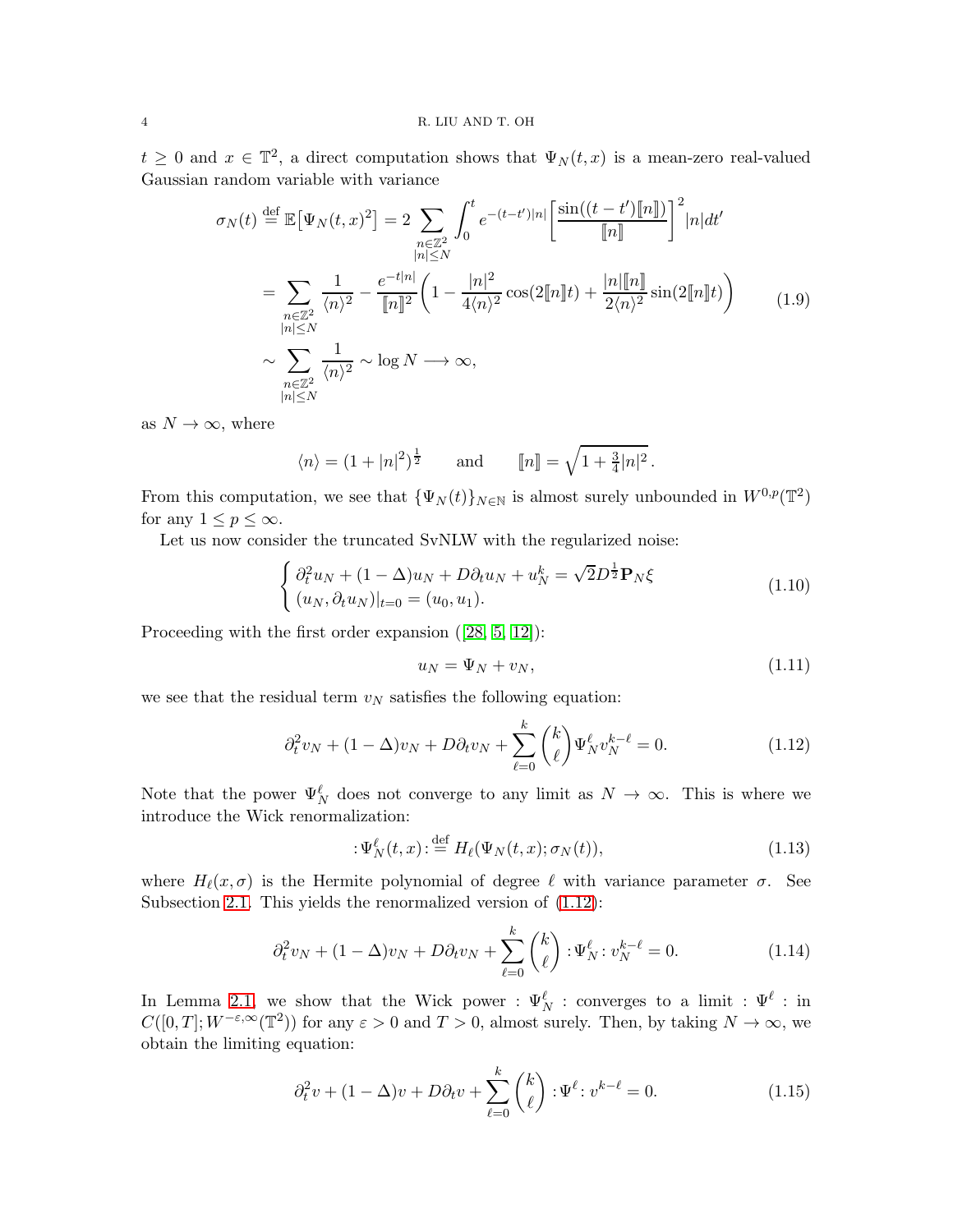At the level of  $u_N$ , in view of [\(1.11\)](#page-3-1), we define the renormalized nonlinearity  $: u_N^k :$  by

<span id="page-4-2"></span>
$$
:u_N^k: = (\Psi_N + v_N)^k: = \sum_{\ell=0}^k \binom{k}{\ell} : \Psi_N^{\ell}: v_N^{k-\ell}.
$$
 (1.16)

Then, if  $v_N$  solves [\(1.14\)](#page-3-2), then  $u_N = \Psi_N + v_N$  satisfies the following truncated renormalized SvNLW:

$$
\partial_t^2 u_N + (1 - \Delta)u_N + D\partial_t u_N + : u_N^k := \sqrt{2}D^{\frac{1}{2}} \mathbf{P}_N \xi.
$$
\n(1.17)

Similarly, if v solves [\(1.15\)](#page-3-3), then  $u = \Psi + v$  satisfies the following renormalized SvNLW:

<span id="page-4-4"></span><span id="page-4-3"></span>
$$
\partial_t^2 u + (1 - \Delta)u + D\partial_t u + : u^k := \sqrt{2}D^{\frac{1}{2}}\xi,\tag{1.18}
$$

where the renormalized nonlinearity :  $u^k$ : is defined as in [\(1.16\)](#page-4-2) (by dropping the subscript  $N$ ).

<span id="page-4-0"></span>1.3. Main results. Our main goal is to study well-posedness of the renormalized SvNLW [\(1.18\)](#page-4-3). More precisely, we study the following Duhamel formulation of [\(1.15\)](#page-3-3) endowed with initial data  $(v, \partial_t v)|_{t=0} = (u_0, u_1)$ :

<span id="page-4-5"></span>
$$
v(t) = V(t)(u_0, u_1) - \sum_{\ell=0}^k {k \choose \ell} \int_0^t S(t - t') : \Psi^\ell : v^{k-\ell}(t')dt', \tag{1.19}
$$

where the linear propagator  $V(t)$  is defined by

<span id="page-4-6"></span>
$$
V(t)(u_0, u_1) = e^{-\frac{D}{2}t} \left( \cos(t \llbracket D \rrbracket) + \frac{D}{2 \llbracket D \rrbracket} \sin(t \llbracket D \rrbracket) \right) u_0 + e^{-\frac{D}{2}t} \frac{\sin(t \llbracket D \rrbracket)}{\llbracket D \rrbracket} u_1. \tag{1.20}
$$

Then, given the almost sure regularity of the Wick powers :  $\Psi^{\ell}$ :, standard deterministic analysis yields the following local well-posedness result.

<span id="page-4-1"></span>**Theorem 1.2.** Let  $k \geq 2$  be an integer and  $s \geq 1$ . Then, the renormalized SvNLW [\(1.18\)](#page-4-3) is locally well-posed in  $\mathcal{H}^s(\mathbb{T}^2) = H^s(\mathbb{T}^2) \times H^{s-1}(\mathbb{T}^2)$  in the sense that the following statement holds true almost surely; given  $(u_0, u_1) \in \mathcal{H}^s(\mathbb{T}^2)$ , there exists a unique local-in-time solution v to [\(1.15\)](#page-3-3) with initial data  $(v, \partial_t v)|_{t=0} = (u_0, u_1)$ , where  $\{:\Psi^{\ell} : \}_{\ell=1}^k$  denotes the stochastic convolution  $\Psi$  defined in [\(1.7\)](#page-2-4) and its Wick powers :  $\Psi^{\ell}$ :,  $\ell = 2, \ldots, k$ , defined in Lemma [2.1](#page-10-2) below.

Furthermore, there exists an almost surely positive stopping time  $T = T(\omega)$  such that the solution  $u_N = \Psi_N + v_N$  to the truncated renormalized SvNLW [\(1.17\)](#page-4-4) (and its time derivative  $\partial_t u_N$ ) converges to the solution  $u = \Psi + v$  to [\(1.18\)](#page-4-3) (constructed above) in  $C([0,T];H^{-\varepsilon}(\mathbb{T}^2))$  (and to  $\partial_t u$  in  $C([0,T];H^{-1-\varepsilon}(\mathbb{T}^2))$ , respectively),  $\varepsilon > 0$ , almost surely, as  $N \to \infty$ . Here,  $v_N$  denotes the solution to [\(1.14\)](#page-3-2) with  $(v_N, \partial_t v_N)|_{t=0} = (u_0, u_1)$ .

See Proposition [3.1](#page-13-1) below for the local well-posedness statement at the level of the residual term  $v = u - \Psi$ , satisfying [\(1.19\)](#page-4-5). We point out that the regularity of initial data can be lowered but we do not pursue this issue here. See Remark [3.2.](#page-14-0)

Next, we turn our attention to the global well-posedness problem. In the cubic case  $(k = 3)$ , we have the following pathwise global well-posedness result.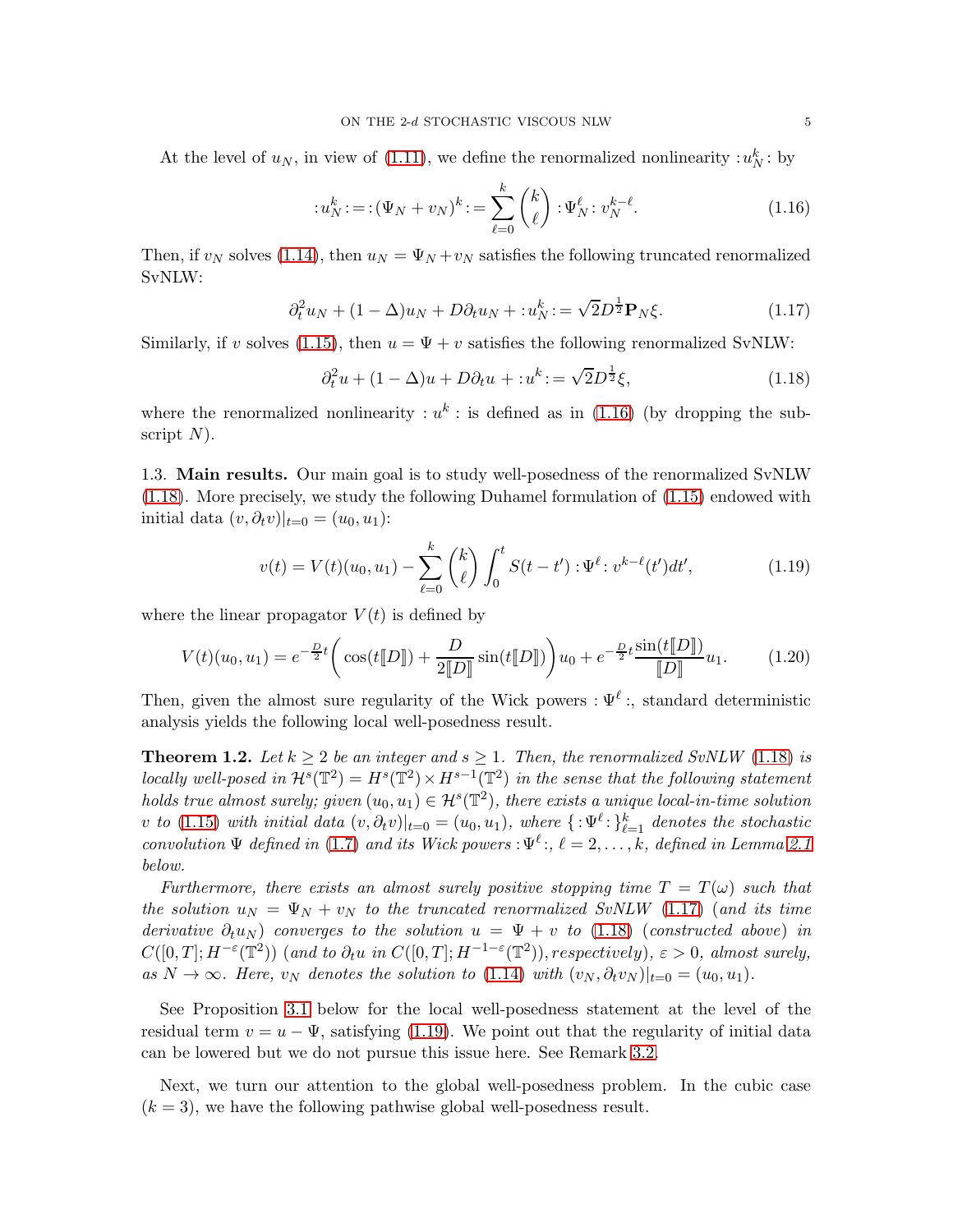<span id="page-5-0"></span>**Theorem 1.3.** Let  $k = 3$  and  $s \ge 1$ . Then, the renormalized cubic SvNLW [\(1.18\)](#page-4-3) is globally well-posed in  $\mathcal{H}^s(\mathbb{T}^2)$  in the sense that the following statement holds true almost surely; given  $(u_0, u_1) \in \mathcal{H}^s(\mathbb{T}^2)$ , there exists a unique global-in-time solution v to [\(1.15\)](#page-3-3) with initial data  $(v, \partial_t v)|_{t=0} = (u_0, u_1)$ , where  $\Psi$ , :  $\Psi^2$ ; and :  $\Psi^3$ : are the stochastic convolution  $\Psi$  defined in [\(1.7\)](#page-2-4) and its Wick powers defined in Lemma [2.1](#page-10-2) below.

In proving Theorem [1.3,](#page-5-0) we study  $(1.15)$  with  $k = 3$ :

<span id="page-5-1"></span>
$$
\partial_t^2 v + (1 - \Delta)v + D\partial_t v + v^3 + 3v^2\Psi + 3v : \Psi^2 : + : \Psi^3 : = 0.
$$
 (1.21)

From the proof of Theorem [1.2,](#page-4-1) we see that it suffices to control the  $\mathcal{H}^1$ -norm of  $\vec{v}(t) \stackrel{\text{def}}{=}$  $(v(t), \partial_t v(t))$ . For this purpose, we study the evolution of the energy (with  $k = 3$ )

<span id="page-5-5"></span>
$$
E(\vec{v}) = \frac{1}{2} \int_{\mathbb{T}^2} \left( v^2 + |\nabla v|^2 \right) dx + \frac{1}{2} \int_{\mathbb{T}^2} (\partial_t v)^2 dx + \frac{1}{k+1} \int_{\mathbb{T}^2} v^{k+1} dx \tag{1.22}
$$

for the standard nonlinear wave equation (NLW):

<span id="page-5-2"></span>
$$
\partial_t^2 u + (1 - \Delta)u + u^k = 0.
$$
\n(1.23)

As in the case of the stochastic NLW studied in [\[19\]](#page-22-4), the energy  $E(\vec{v})$  is not conserved under [\(1.21\)](#page-5-1) due to the singular perturbative term  $3v^2\Psi + 3v : \Psi^2 : + : \Psi^3 :$ . For our problem, the dissipation by the viscous term comes in rescue and allows us to establish a double exponential growth bound on  $E(\vec{v})$  via a Yudovich-type argument [\[46,](#page-23-6) [7\]](#page-22-6). See Section [4](#page-15-0) for details. In [\[10\]](#page-22-7), Burq and Tzvetkov used an analogous Yudovich-type argument and proved probabilistic global well-posedness of the defocusing cubic NLW, [\(1.23\)](#page-5-2) with  $k = 3$ , on the three-dimensional torus  $\mathbb{T}^3$  with randomized initial data in  $L^2(\mathbb{T}^3)$ . A key difference between Theorem [1.3](#page-5-0) and [\[10\]](#page-22-7) is that, thanks to the dissipative smoothing effect, we can handle data (namely, the stochastic convolution and its Wick powers) of slightly negative regularity.

Lastly, we consider global well-posedness of  $(1.18)$  with random initial data. More precisely, consider a pair  $(u_0^\omega,u_1^\omega)$  of random functions defined by

<span id="page-5-3"></span>
$$
u_0^{\omega} = \sum_{n \in \mathbb{Z}^2} \frac{g_n(\omega)}{\langle n \rangle} e_n \quad \text{and} \quad u_1^{\omega} = \sum_{n \in \mathbb{Z}^2} h_n(\omega) e_n. \tag{1.24}
$$

Here,  ${g_n, h_n}_{n \in \mathbb{Z}^2}$  is a family of independent standard complex-valued Gaussian random variables such that  $\overline{g_n} = g_{-n}$  and  $\overline{h_n} = h_{-n}, n \in \mathbb{Z}^2$ . We assume that  $\{g_n, h_n\}_{n \in \mathbb{Z}^2}$  is independent from the space-time white noise  $\xi$  in [\(1.18\)](#page-4-3). A standard computation shows that  $(u_0^{\omega}, u_1^{\omega}) \in \mathcal{H}^s(\mathbb{T}^2) \setminus \mathcal{H}^0(\mathbb{T}^2)$  for any  $s < 0$ , almost surely. In particular,  $(u_0^{\omega}, u_1^{\omega})$ in [\(1.24\)](#page-5-3) is much rougher than the  $\mathcal{H}^1$ -initial data considered in Theorems [1.2](#page-4-1) and [1.3.](#page-5-0) Our goal is to prove almost sure global well-posedness of [\(1.18\)](#page-4-3) with respect to the Gaussian random initial data  $(u_0^{\omega}, u_1^{\omega})$  in [\(1.24\)](#page-5-3).

For this purpose, let us first define the stochastic convolution  $\Phi$  with the Gaussian random initial data  $(u_0^{\omega}, u_1^{\omega})$  in [\(1.24\)](#page-5-3):

<span id="page-5-4"></span>
$$
\begin{cases} \partial_t^2 \Phi + (1 - \Delta)\Phi + D\partial_t \Phi = \sqrt{2}D^{\frac{1}{2}}\xi \\ (\Phi, \partial_t \Phi)|_{t=0} = (u_0^\omega, u_1^\omega). \end{cases}
$$
(1.25)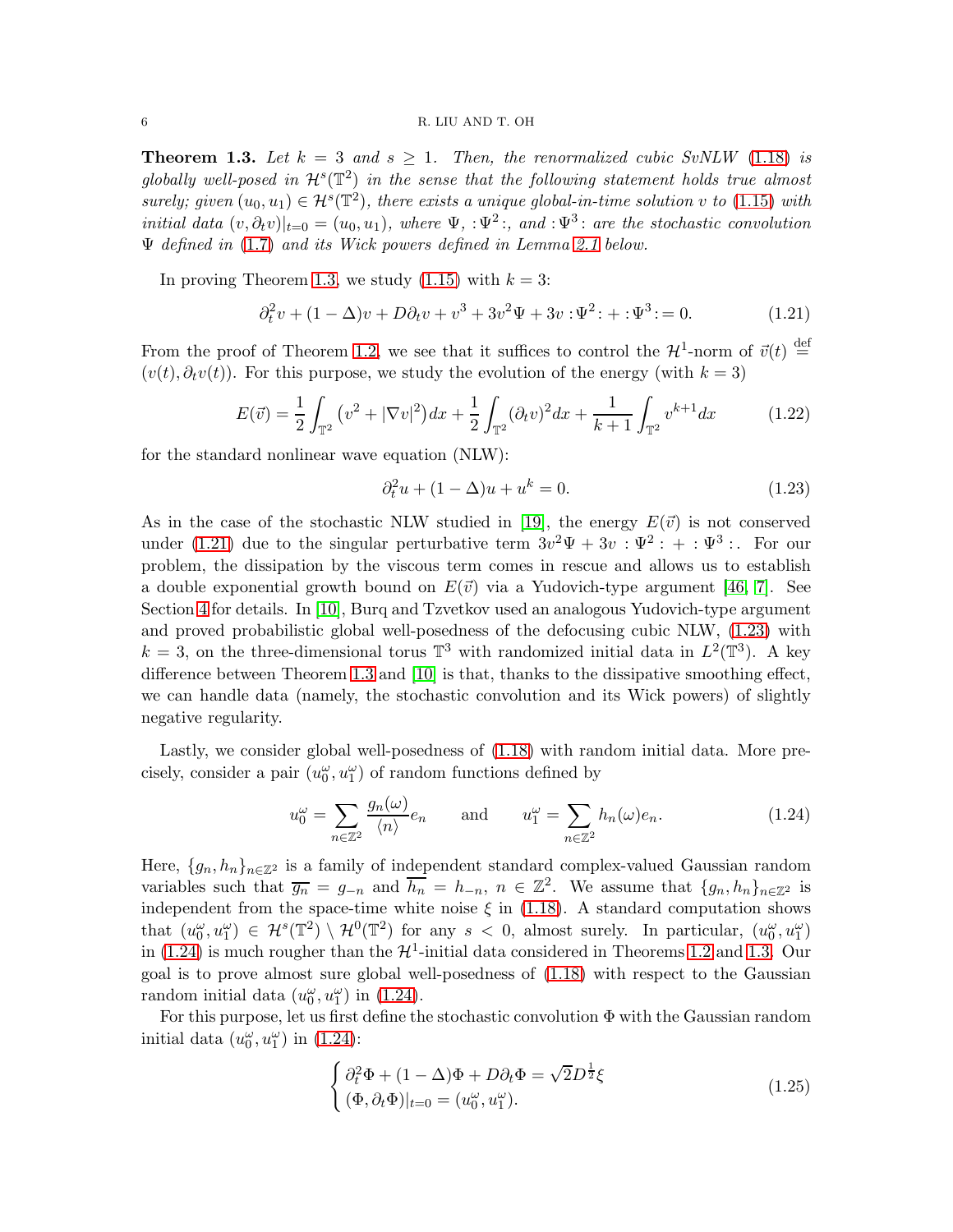By writing [\(1.25\)](#page-5-4) in the Duhamel formulation, we have

<span id="page-6-2"></span>
$$
\Phi(t) = V(t)(u_0^{\omega}, u_1^{\omega}) + \sqrt{2} \int_0^t S(t - t') D^{\frac{1}{2}} dW(t'), \qquad (1.26)
$$

where  $V(t)$  is as in [\(1.20\)](#page-4-6). A direct computation with [\(1.9\)](#page-3-4) and [\(1.24\)](#page-5-3) shows that  $\Phi_N(t, x) =$  $\mathbf{P}_N \Phi(t, x)$  is a mean-zero real-valued Gaussian random variable with variance

$$
\alpha_N \stackrel{\text{def}}{=} \mathbb{E} \big[ \Phi_N(t, x)^2 \big] = \mathbb{E} \big[ \big( \mathbf{P}_N V(t) (u_0^{\omega}, u_1^{\omega}) (x) \big)^2 \big] + \mathbb{E} \big[ \big( \mathbf{P}_N \Psi(t, x) \big)^2 \big]
$$
  
= 
$$
\sum_{\substack{n \in \mathbb{Z}^2 \\ |n| \le N}} \frac{1}{\langle n \rangle^2} \sim \log N
$$
 (1.27)

for any  $t \geq 0$ ,  $x \in \mathbb{T}^2$ , and  $N \geq 1$ . Note that, unlike  $\sigma_N(t)$  in [\(1.9\)](#page-3-4), the variance  $\alpha_N$  is time independent. This is due to the fact that the distribution of  $(\Phi_N(t), \partial_t \Phi_N(t))$  is invariant under the linear dynamics [\(1.25\)](#page-5-4). As in [\(1.13\)](#page-3-5), we then define the Wick power by

<span id="page-6-4"></span><span id="page-6-3"></span>
$$
:\Phi_N^{\ell}(t,x):\stackrel{\text{def}}{=}H_{\ell}(\Phi_N(t,x);\alpha_N)\tag{1.28}
$$

for  $k \in \mathbb{N}$ . As before, it follows that the Wick power :  $\Phi_N^{\ell}$ : converges to a limit :  $\Phi^{\ell}$ : in  $C([0,T]; W^{-\varepsilon,\infty}(\mathbb{T}^2))$  for any  $\varepsilon > 0$  and  $T > 0$ , almost surely; see Lemma [2.1.](#page-10-2) Then, by proceeding as in Subsection [1.2,](#page-2-0) namely, by (i) first considering the truncated equa-tion [\(1.10\)](#page-3-6) with the random initial data  $(u_0^{\omega}, u_1^{\omega})$  in [\(1.24\)](#page-5-3), (ii) using the first order expansion  $u_N = \Phi_N + v_N$  and introducing Wick renormalizations, and (iii) taking a limit  $N \to \infty$ , we arrive at the following (renormalized) reformulation of [\(1.18\)](#page-4-3) in this setting:

<span id="page-6-1"></span>
$$
\begin{cases} \partial_t^2 v + (1 - \Delta)v + D\partial_t v + \sum_{\ell=0}^k {k \choose \ell} : \Phi^\ell : v^{k-\ell} = 0 \\ (v, \partial_t v)|_{t=0} = (0, 0). \end{cases}
$$
(1.29)

We now state an almost sure global well-posedness result of [\(1.18\)](#page-4-3) with the random initial data  $(u_0^{\omega}, u_1^{\omega})$  in [\(1.24\)](#page-5-3).

<span id="page-6-0"></span>**Theorem 1.4.** Let  $k \in 2\mathbb{N} + 1$ . Then, the renormalized SvNLW [\(1.18\)](#page-4-3) is almost surely globally well-posed with the random initial data  $(u_0^{\omega}, u_1^{\omega})$  defined in [\(1.24\)](#page-5-3) in the sense that the following statement holds true almost surely; there exists a unique global-in-time solution v to [\(1.29\)](#page-6-1) with the zero initial data, where  $\{\cdot\Phi^\ell\cdot\}_{\ell=1}^k$  denotes the stochastic convolution  $\Phi$  defined in [\(1.26\)](#page-6-2) and its Wick powers :  $\Phi^{\ell}$ :,  $\ell = 2, \ldots, k$ , defined in Lemma [2.1](#page-10-2) below.

The proof of Theorem [1.4](#page-6-0) is based on Bourgain's invariant measure argument [\[4,](#page-22-8) [5\]](#page-22-5). By viewing the SvNLW dynamics [\(1.18\)](#page-4-3) as the "superposition" of the (renormalized) NLW dynamics [\(1.23\)](#page-5-2) and the Ornstein-Uhlenbeck dynamics (for  $\partial_t u$ ):

<span id="page-6-5"></span>
$$
\partial_t(\partial_t u) = -D\partial_t u + \sqrt{2}D^{\frac{1}{2}}\xi,
$$

we expect the Gibbs measure (for the standard NLW [\(1.23\)](#page-5-2)), formally given by

$$
"d\vec{\rho}(u,\partial_t u) = Z^{-1}e^{-E(u,\partial_t u)}dud(\partial_t u)", \qquad (1.30)
$$

to be invariant under the SvNLW dynamics [\(1.18\)](#page-4-3).

Let  $\vec{\mu}_1$  be the induced probability measure under the map:  $\omega \in \Omega \mapsto (u_0^{\omega}, u_1^{\omega})$ , where  $(u_0^{\omega}, u_1^{\omega})$  is as in [\(1.24\)](#page-5-3). Then, we can write  $\vec{\mu}_1$  as  $\vec{\mu}_1 = \mu_1 \otimes \mu_0$ , where  $\mu_s$  denote a Gaussian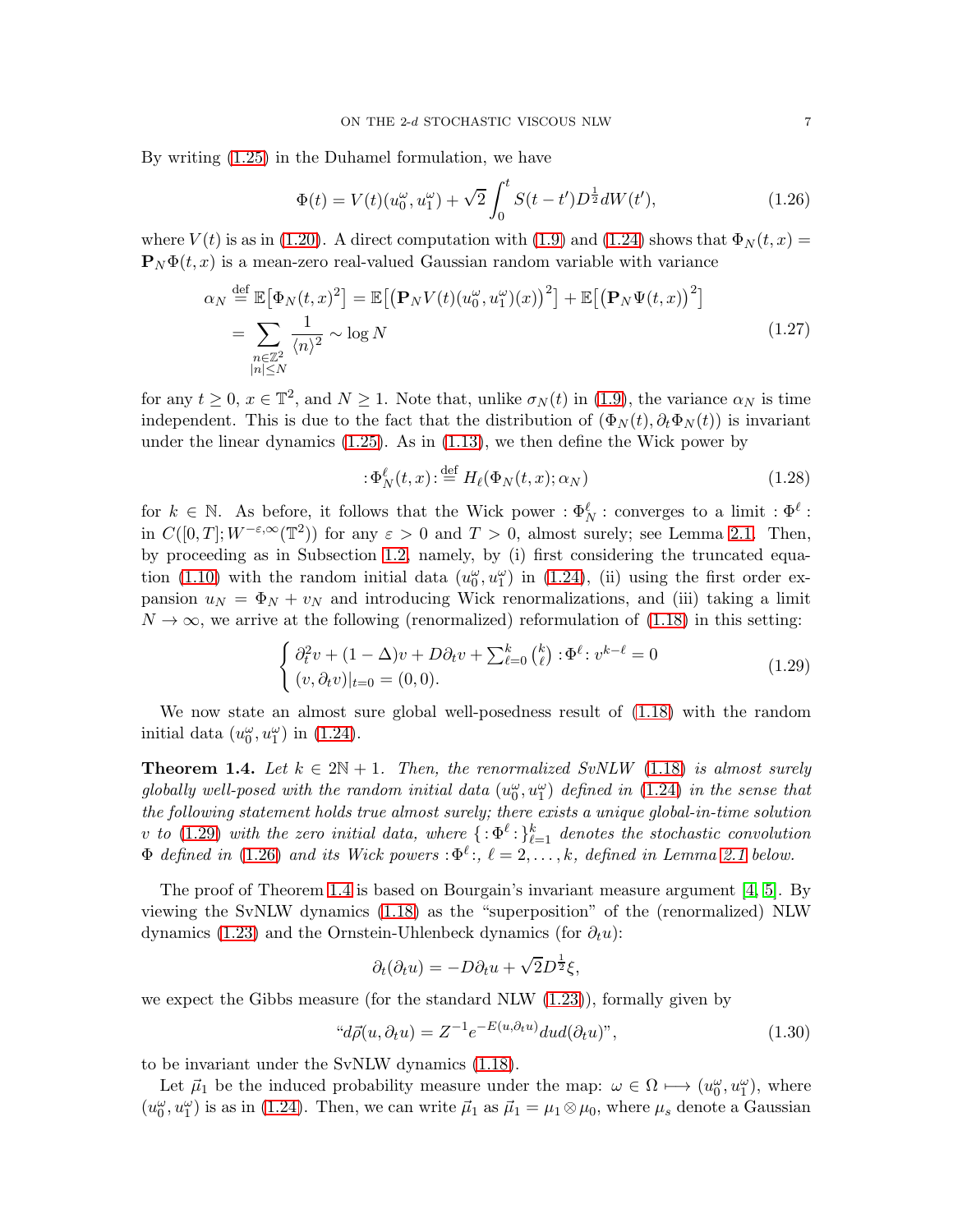measure on periodic distributions, formally defined by

<span id="page-7-3"></span>
$$
d\mu_s = Z_s^{-1} e^{-\frac{1}{2}||u||_{H^s}^2} du = Z_s^{-1} \prod_{n \in \mathbb{Z}^2} e^{-\frac{1}{2} \langle n \rangle^{2s} |\widehat{u}(n)|^2} d\widehat{u}(n).
$$
 (1.31)

Note that  $\mu_1$  corresponds to the massive Gaussian free field, while  $\mu_0$  corresponds to the white noise. Then, by renormalizing the potential part of the energy  $E(\vec{u})$  in [\(1.22\)](#page-5-5), we can indeed construct the Gibbs measure  $\vec{\rho}$  as a probability measure such that  $\vec{\rho}$  and  $\vec{\mu}_1$  are mutually absolutely continuous. By exploiting the formal invariance of the Gibbs measure  $\vec{\rho}$  under [\(1.18\)](#page-4-3), Bourgain's invariant measure argument yields almost sure global well-posedness of [\(1.18\)](#page-4-3) with respect to the Gibbs measure  $\vec{\rho}$ ; see Theorem [5.1](#page-18-0) below. By invoking the mutual absolute continuity of  $\vec{\rho}$  and  $\vec{\mu}_1$ , we then conclude Theorem [1.4.](#page-6-0) See Subsection [5.1](#page-17-1) for details.

As a corollary to Theorem [1.4](#page-6-0) and the Cameron-Martin theorem [\[11\]](#page-22-9), we obtain the following almost sure global well-posedness of  $(1.18)$  with deterministic  $\mathcal{H}^1$ -initial data  $(v_0, v_1)$ perturbed by the random functions  $(u_0^{\omega}, u_1^{\omega})$  in [\(1.24\)](#page-5-3). Let us introduce some notations. Fix  $\vec{v}_0 = (v_0, v_1) \in \mathcal{H}^1(\mathbb{T}^2)$ . With  $\vec{u}_0^{\omega} = (u_0^{\omega}, u_1^{\omega})$ , define the stochastic convolution  $\Phi[\vec{v}_0 + \vec{u}_0^{\omega}]$ with the shifted initial data  $\vec{v}_0 + \vec{u}_0^{\omega}$ :

$$
\Phi[\vec{v}_0 + \vec{u}_0^{\omega}](t) = V(t)(\vec{v}_0 + \vec{u}_0^{\omega}) + \sqrt{2} \int_0^t S(t - t') D^{\frac{1}{2}} dW(t')
$$
\n
$$
= V(t)\vec{v}_0 + \Phi(t),
$$
\n(1.32)

where  $\Phi$  is as in [\(1.26\)](#page-6-2). Given  $N \in \mathbb{N}$ , set  $\Phi_N[\vec{v}_0 + \vec{u}_0^{\omega}] = \mathbf{P}_N \Phi[\vec{v}_0 + \vec{u}_0^{\omega}]$ . In view of

<span id="page-7-4"></span><span id="page-7-1"></span>
$$
H_{\ell}(x+y;\sigma) = \sum_{j=0}^{\ell} {\ell \choose j} x^{\ell-j} H_j(y;\sigma)
$$

and [\(1.28\)](#page-6-3), we define the Wick power  $:(\Phi_N[\vec{v}_0 + \vec{u}_0^{\omega}])^{\ell}$ : by

$$
\begin{split} \left( \Phi_N[\vec{v}_0 + \vec{u}_0^{\omega}] \right)^{\ell}(t,x) &:= \frac{\text{def}}{2} H_{\ell}(\Phi_N[\vec{v}_0 + \vec{u}_0^{\omega}](t,x); \alpha_N) \\ &= \sum_{j=0}^{\ell} {\binom{\ell}{j}} \left( V(t)\vec{v}_0 \right)^j \cdot \Phi_N^{\ell-j}(t,x) \,. \end{split} \tag{1.33}
$$

where  $\alpha_N$  is as in [\(1.27\)](#page-6-4) and  $:\Phi_N^{l-j}$ :  $=:(\Phi_N[\vec{u}_0^{\omega}])^{l-j}$ : is as in [\(1.28\)](#page-6-3). Thanks to the  $H^1$ regularity of  $V(t)\vec{v}_0$  and the almost sure convergence of : $\Phi_N^{\ell-j}$ :, we see that the Wick power  $\cdot (\Phi_N[\vec{v}_0 + \vec{u}_0^{\omega}])^{\ell}$ : converges to a limit  $\cdot (\Phi[\vec{v}_0 + \vec{u}_0^{\omega}])^{\ell}$ : in  $C([0,T]; W^{-\varepsilon,\infty}(\mathbb{T}^2))$  for any  $\varepsilon > 0$ and  $T > 0$ , almost surely; see Subsection [5.2.](#page-20-0)

Proceeding as in Subsection [1.2](#page-2-0) with the first order expansion  $u_N = \Phi_N[\vec{v}_0 + \vec{u}_0^{\omega}] + v_N$ and taking  $N \to \infty$ , we can reformulate the renormalized SvNLW [\(1.18\)](#page-4-3) with the shifted initial data  $(u, \partial_t u)|_{t=0} = \vec{v}_0 + \vec{u}_0^{\omega}$  as

<span id="page-7-0"></span>
$$
\begin{cases} \partial_t^2 v + (1 - \Delta)v + D\partial_t v + \sum_{\ell=0}^k {k \choose \ell} : (\Phi[\vec{v}_0 + \vec{u}_0^{\omega}])^{\ell} : v^{k-\ell} = 0 \\ (v, \partial_t v)|_{t=0} = (0, 0). \end{cases}
$$
(1.34)

<span id="page-7-2"></span>**Corollary 1.5.** Let  $k \in 2\mathbb{N} + 1$  and fix  $(v_0, v_1) \in \mathcal{H}^1(\mathbb{T}^2)$ . Then, the renormalized SvNLW [\(1.18\)](#page-4-3) is almost surely globally well-posed with respect to the shifted initial data  $(v_0, v_1) + (u_0^{\omega}, u_1^{\omega}),$  where  $(u_0^{\omega}, u_1^{\omega})$  is as in [\(1.24\)](#page-5-3), in the sense that there exists almost surely a unique global-in-time solution  $v$  to  $(1.34)$  with the zero initial data.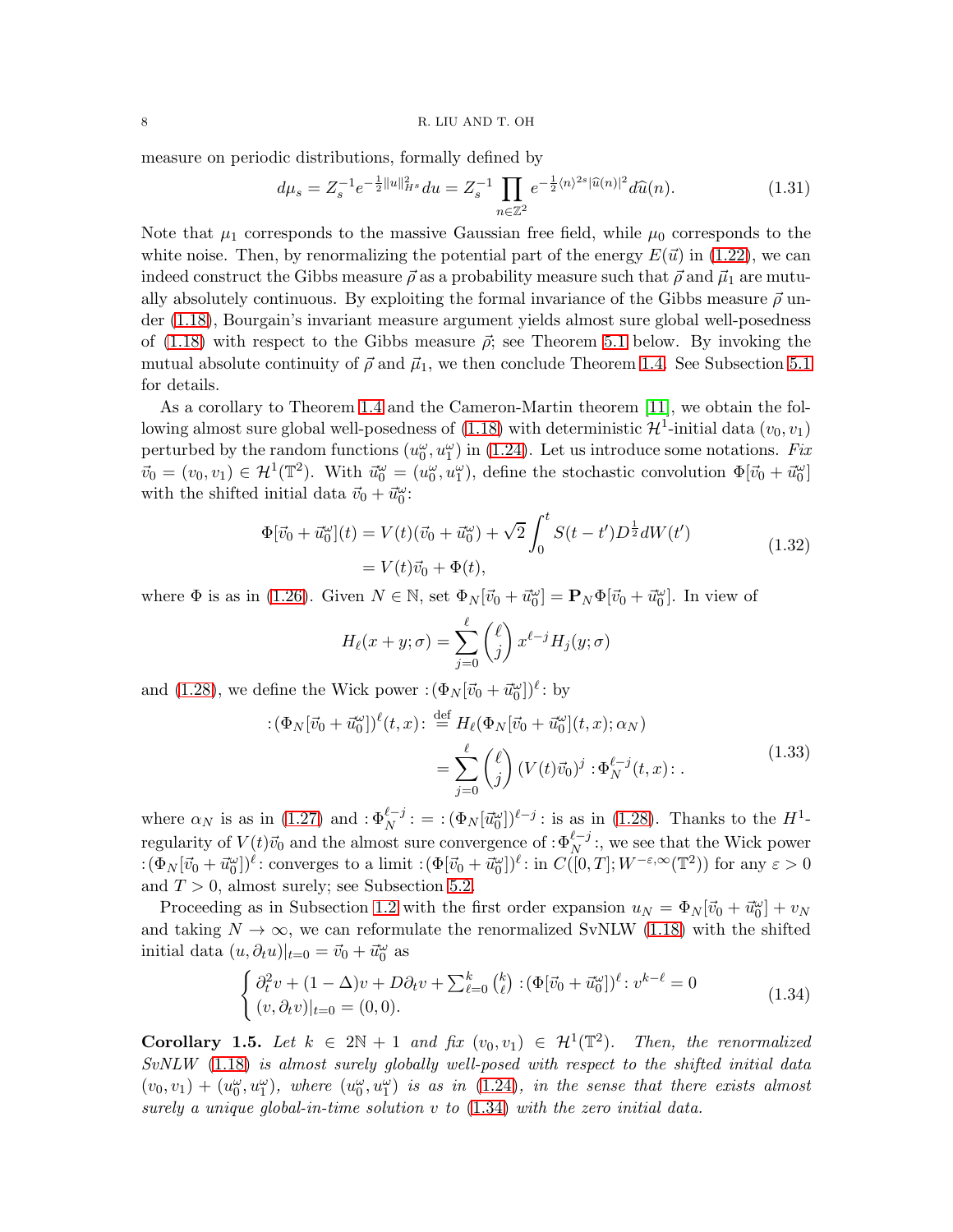In Subsection [5.2,](#page-20-0) we sketch the argument. See [\[36\]](#page-23-7) for a further discussion on probabilistic well-posedness and other aspects (such as the large deviation principle) for random initial data of the form "a smooth deterministic function  $+$  a rough random perturbation".

We conclude this introduction by stating several remarks.

Remark 1.6. (i) The pathwise global well-posedness result (Theorem [1.3\)](#page-5-0) relies on a dispersive PDE argument. As such, the coefficient  $\sqrt{2}$  on the noise  $D^{\frac{1}{2}}\xi$  in the equation [\(1.18\)](#page-4-3) plays no role and thus Theorem [1.3](#page-5-0) also applies to the cubic SvNLW [\(1.18\)](#page-4-3) (with  $k = 3$ ) with a general coefficient on the noise. On the other hand, Theorem [1.4](#page-6-0) relies on the invariant measure argument and thus the coefficient on the noise in [\(1.18\)](#page-4-3) must be  $\sqrt{2}$ .<sup>[3](#page-8-0)</sup>

At this point, we do not know how to extend the pathwise global well-posedness (Theorem [1.3\)](#page-5-0) to the (super-)quintic case. Even with a smoother noise, one would need to use a trick introduced in [\[35,](#page-23-8) [26\]](#page-23-9) to handle the higher homogeneity. See [\[27\]](#page-23-1). It may also be of interest to investigate if a parabolic PDE approach such as those in [\[29,](#page-23-3) [44\]](#page-23-10) can be applied to handle the (super-)quintic case.

(ii) As mentioned in Remark [1.1,](#page-2-5) Theorems [1.2](#page-4-1) and [1.3](#page-5-0) apply to [\(1.4\)](#page-1-2) with  $\alpha = \frac{1}{2}$  with essentially identical proofs. When  $\alpha < \frac{1}{2}$ , the equation [\(1.4\)](#page-1-2) is no longer singular (namely, a solution is a function and there is no need for a renormalization). See [\[27\]](#page-23-1) for pathwise global well-posedness results for higher values of  $k \in 2\mathbb{N} + 1$ , when  $\alpha < \frac{1}{2}$ .

(iii) When  $k = 2$ , the equation [\(1.18\)](#page-4-3) is no longer defocusing. Even in this case, however, the Gibbs measure can be constructed; see [\[6,](#page-22-10) [39\]](#page-23-11) and thus an analogue of almost sure global well-posedness (Theorem [1.4\)](#page-6-0) holds when  $k = 2$ . In the non-defocusing case with  $k \geq 3$ , namely, either (i) even  $k \geq 4$  or (ii) with the nonlinearity  $- : u^k :$ ,  $k \in 2\mathbb{N} + 1$ , (i.e. with the negative sign) in [\(1.18\)](#page-4-3), it is known that the Gibbs measure is not constructible [\[9,](#page-22-11) [39\]](#page-23-11) and hence Bourgain's invariant measure argument is not applicable in this case.

(iv) For the physical reason, it is of interest to investigate the well-posedness issue of [\(1.18\)](#page-4-3) on  $\mathbb{R}^2$ . In this case, due to the unboundedness of the domain, the integrability becomes an issue. In view of the pathwise global well-posedness (Theorem [1.3\)](#page-5-0), we expect that the dispersive techniques as in [\[43\]](#page-23-12) may be applied to treat the cubic case. As for the higher order nonlinearity, it may be possible to adapt the parabolic approach as in [\[29\]](#page-23-3). We plan to address this issue in a forthcoming work.

 $(v)$  As for the model  $(1.5)$  without renormalization, we expect a *triviality* result to hold. Roughly speaking, extreme oscillations make solutions  $u<sub>N</sub>$  to [\(1.10\)](#page-3-6) with regularized noises tend to a solution to the linear stochastic viscous wave equation [\(1.6\)](#page-2-6) (or the trivial solution) as the regularization is removed. Such a triviality result (in the absence of renormalization) is known for stochastic NLW and stochastic nonlinear heat equations; see [\[1,](#page-22-12) [21,](#page-22-13) [32,](#page-23-13) [37\]](#page-23-14).

Remark 1.7. From its derivation, the viscous wave equation is most relevant physically in two spatial dimensions; see [\[22,](#page-22-1) [24\]](#page-23-0). At the same time, it is of interest to study the equation in other spatial dimensions.

$$
\partial_t^2 u+(1-\Delta)u+2\mu D\partial_t u=:u^k\mathbin{\raisebox{.3pt}{:}\!=} 2\sqrt{\mu}D^{\frac{1}{2}}\xi,
$$

<span id="page-8-0"></span><sup>&</sup>lt;sup>3</sup>For general  $0 < \mu < 1$ , Theorem [1.4](#page-6-0) also holds for the following equation:

where the coefficient on the noise is  $2\sqrt{\mu}$ .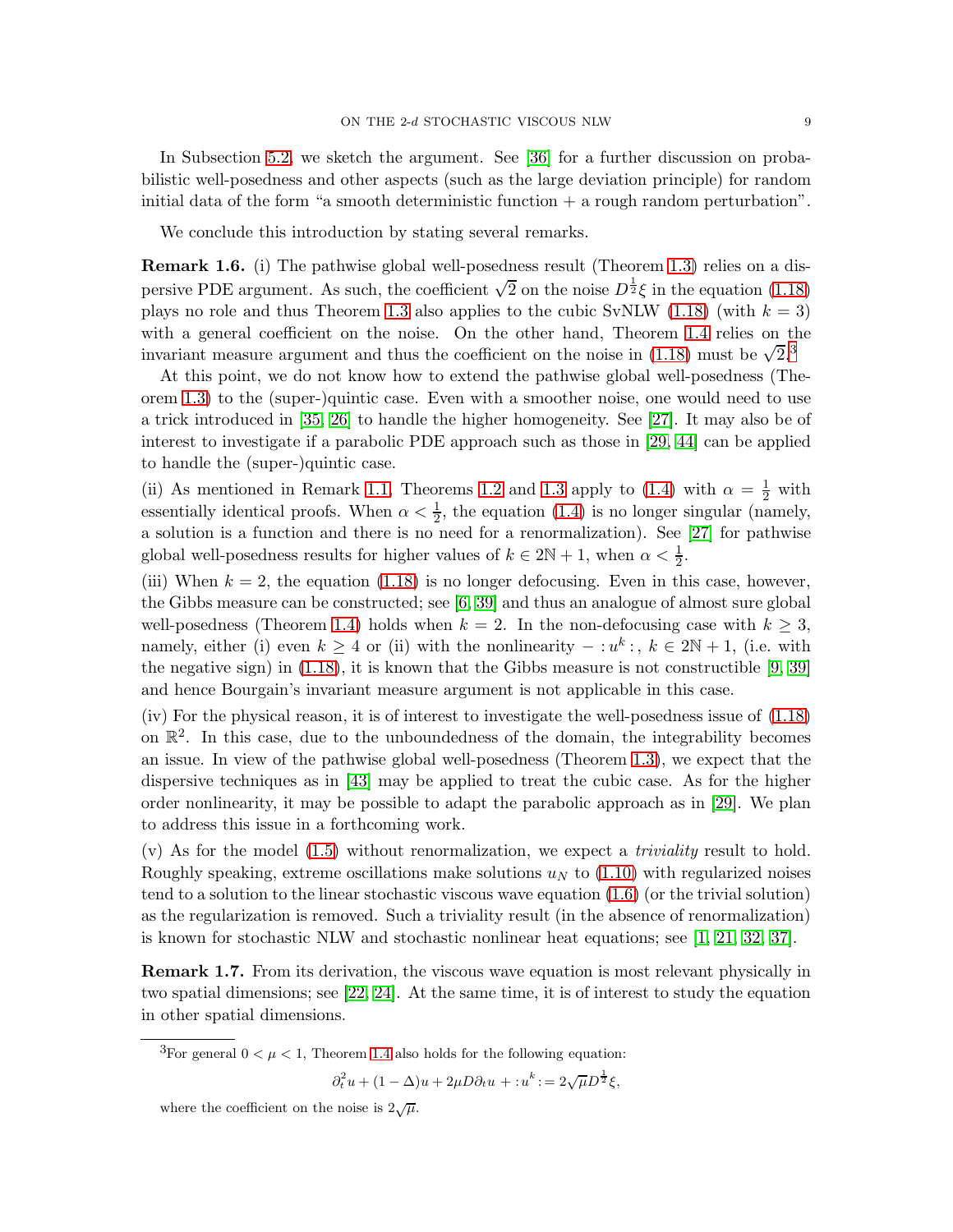(i) Let us first consider the following equation on  $\mathbb{T}^d$ :

$$
\partial_t^2 u + (1 - \Delta)u + D\partial_t u + u^k = D^\alpha \xi.
$$
\n(1.35)

When  $\alpha < \frac{3-d}{2}$ , it follows from the  $\frac{3}{2}$ -smoothing of the viscous wave operator that the stochastic convolution Ψ defined by

<span id="page-9-1"></span><span id="page-9-0"></span>
$$
\Psi(t) = \int_0^t S(t - t') D^\alpha dW(t')
$$
\n(1.36)

is a function and hence there is no need for renormalization to study [\(1.35\)](#page-9-0). See a recent preprint [\[27\]](#page-23-1).

When  $\alpha = \frac{3-d}{2}$  $\frac{-a}{2}$ , the stochastic convolution  $\Psi$  in [\(1.36\)](#page-9-1) has regularity slightly below 0 and we need to apply the Wick renormalization to study the equation. When  $d = 1$ , the local well-posedness for general  $k \geq 2$  and the pathwise global well-posedness in the cubic case  $(k = 3)$  as in Theorems [1.2](#page-4-1) and [1.3,](#page-5-0) respectively, hold true with the same proofs. When  $d = 3$  (corresponding to the space-time white noise forcing), in view of the embedding  $H^1(\mathbb{T}^3) \subset L^6(\mathbb{T}^3)$ , a slight modification of the proofs of Theorems [1.2](#page-4-1) and [1.3](#page-5-0) shows that (a) for  $k = 2, 3$ , (the renormalized version of) SvNLW [\(1.35\)](#page-9-0) (with  $\alpha = 0$ ) on  $\mathbb{T}^3$  is locally well-posed in  $\mathcal{H}^s(\mathbb{T}^3)$ ,  $s \geq 1$ , and (b) (the renormalized version of) the cubic SvNLW [\(1.35\)](#page-9-0) (with  $k = 3$  and  $\alpha = 0$ ) on  $\mathbb{T}^3$  is globally well-posed in  $\mathcal{H}^s(\mathbb{T}^3)$ ,  $s \ge 1$ . Due to the more restrictive range of Sobolev's inequality on  $\mathbb{T}^3$ , however, the proof of Theorem [1.2](#page-4-1) does not apply to SvNLW [\(1.35\)](#page-9-0) (with  $\alpha = 0$ ) on  $\mathbb{T}^3$  for  $k \geq 4$ . In this case, one needs to make use of the (wave) Strichartz estimates to prove local well-posedness. In higher dimensions, one also needs to use the Strichartz estimates (except for  $d = 4$  and  $k = 2$ , which can be handled by Sobolev's embedding). We, however, do not pursue this issue in this paper.

When  $\alpha > \frac{3-d}{2}$ , the stochastic convolution  $\Psi$  in [\(1.36\)](#page-9-1) has even lower regularity, possibly requiring a further renormalization; see Part (ii) below. For values of  $\alpha$  close to  $\frac{3-d}{2}$ , the proof of local well-posedness (Theorem [1.2\)](#page-4-1) is applicable but the value of  $\alpha$  depends on the degree k of the nonlinearity. For higher values of  $\alpha$ , one needs to use a more sophisticated approach such as the paracontrolled approach [\[18,](#page-22-14) [33,](#page-23-15) [34,](#page-23-16) [8\]](#page-22-15) together with the Strichartz estimates. As for the global well-posedness, the proof of Theorem [1.3](#page-5-0) crucially exploits the logarithmic divergence of the stochastic convolution and thus it is not applicable to the case  $\alpha > \frac{3-d}{2}$ .

(ii) Next, we consider the following equation on  $\mathbb{T}^d$ :

$$
\partial_t^2 u + (1 - \Delta)u + D\partial_t u + u^k = \sqrt{2}D^{\frac{1}{2}}\xi \tag{1.37}
$$

with  $k \in 2\mathbb{N} + 1$ , where one may prove almost sure global well-posedness via Bourgain's invariant measure argument. When  $d = 1$ , the stochastic convolution  $\Phi$  defined in [\(1.26\)](#page-6-2) has spatial regularity  $\frac{1}{2} - \varepsilon$  and thus there is no need to introduce renormalization. In this case, local well-posedness easily follows from Sobolev's inequality (without the first order expansion), and Bourgain's invariant measure argument [\[4\]](#page-22-8) yields the one-dimensional analogue of Theorem [1.4.](#page-6-0)

When  $d = 3$ , we first recall that the Gibbs measure  $\vec{\rho}$  in [\(1.30\)](#page-6-5) and the Gaussian measure  $\vec{\mu}_1 = \mu_1 \otimes \mu_0$  (= the distribution of the random initial data  $(u_0^{\omega}, u_1^{\omega})$  in [\(1.24\)](#page-5-3)) are mutually singular; see [\[2\]](#page-22-16). Hence, we need to study the Gibbsian initial data in this case. Noting that the Gibbs measure  $\vec{\rho}$  corresponds to the  $\Phi_3^4$ -measure (on  $u$ ) ⊗ the spatial white noise (on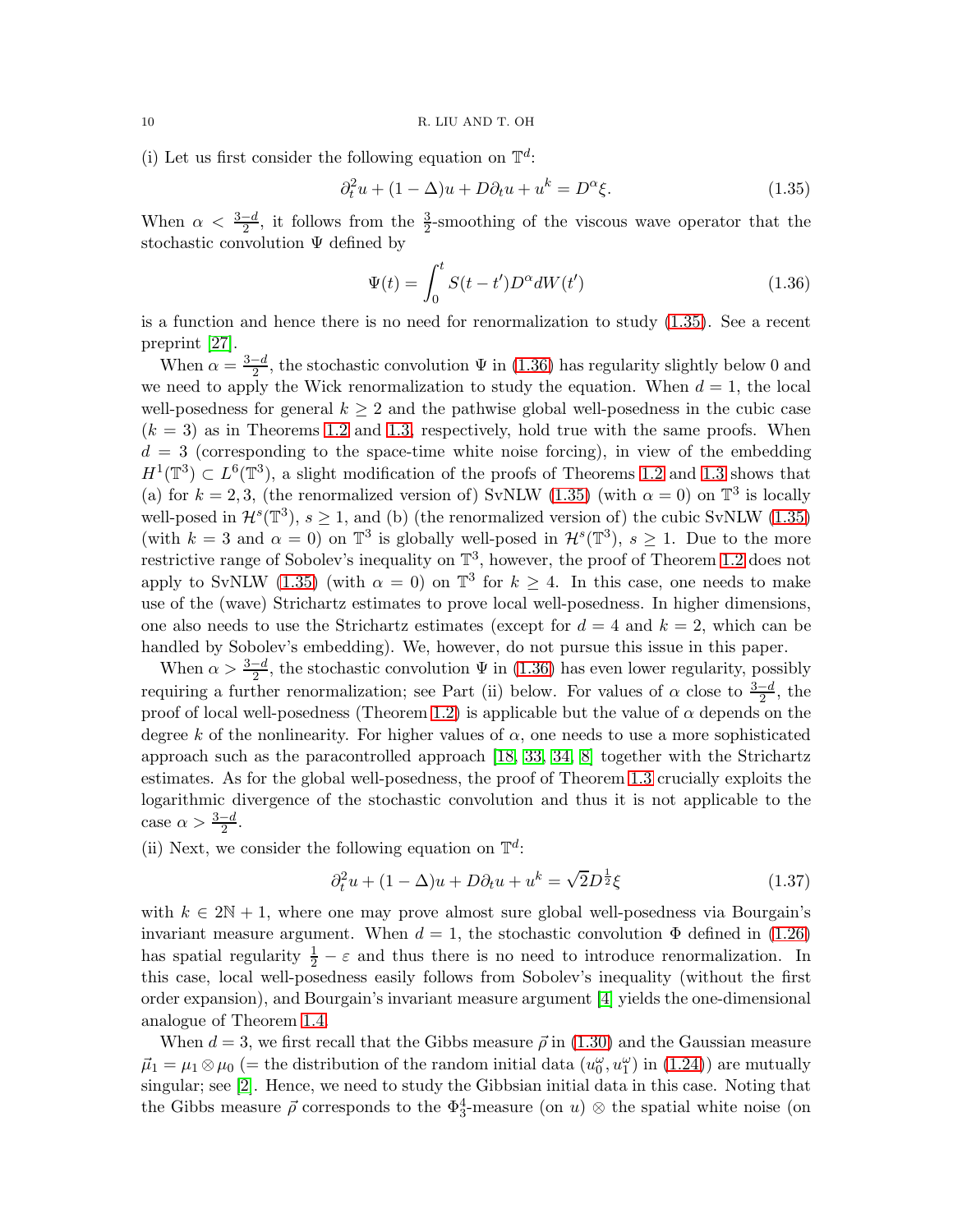$\partial_t u$ , we see that the Wick renormalization is not sufficient and that we need to introduce another renormalization to remove the logarithmic divergence; see [\[20,](#page-22-17) [30\]](#page-23-17) in the case of the parabolic  $\Phi_3^4$ -model. The well-posedness theory in this case certainly requires a more sophisticated approach such as the paracontrolled approach [\[18\]](#page-22-14), which is beyond the scope of this paper.

#### 2. Preliminary lemmas

<span id="page-10-1"></span><span id="page-10-0"></span>2.1. Tools from stochastic analysis. For readers' convenience, we first recall the Hermite polynomials  $H_k(x;\sigma)$ , defined through the following generating function:

$$
F(t, x; \sigma) = e^{tx - \frac{1}{2}\sigma t^2} = \sum_{k=0}^{\infty} \frac{t^k}{k!} H_k(x; \sigma),
$$

which is used in constructing the renormalized powers  $(1.13)$ ,  $(1.28)$ , and  $(1.33)$ .

The following lemma establishes the regularity of the stochastic convolution  $Z$  and its Wick powers :  $Z^k$ :, where  $Z = \Psi$  in [\(1.7\)](#page-2-4) or  $Z = \Phi$  in [\(1.26\)](#page-6-2).

<span id="page-10-2"></span>**Lemma 2.1.** Let  $Z = \Psi$  or  $\Phi$ . Given  $k \in \mathbb{N}$  and  $N \in \mathbb{N}$ , let  $: Z_N^k :=: (\mathbf{P}_N Z)^k :$  denote the truncated Wick power defined in [\(1.13\)](#page-3-5) or [\(1.28\)](#page-6-3), respectively. Then, given any  $T, \varepsilon > 0$  and finite  $p \ge 1$ ,  $\{ : Z_N^k : \}_{N \in \mathbb{N}}$  is a Cauchy sequence in  $L^p(\Omega; C([0, T]; W^{-\varepsilon, \infty}(\mathbb{T}^2))),$  converging to some limit :  $Z^k$  : in  $L^p(\Omega; C([0,T]; W^{-\varepsilon,\infty}(\mathbb{T}^2)))$ . Moreover, :  $Z_N^k$  : converges almost surely to the same limit in  $C([0,T]; W^{-\varepsilon,\infty}(\mathbb{T}^2))$ . Furthermore, we have the following tails estimates.

(i) Given any finite  $q \geq 1$ , we have

<span id="page-10-4"></span><span id="page-10-3"></span>
$$
P\left(\|z^{k}\right:\|_{L^{q}_{T}W_{x}^{-\epsilon,\infty}}>\lambda\right)\leq C\exp\left(-c\frac{\lambda^{\frac{2}{k}}}{T^{\frac{2}{qk}}}\right)
$$
\n(2.1)

for any  $T \geq 1$  and  $\lambda > 0$ .

(ii) When  $q = \infty$ , we have

$$
P\left(\|z^{k}\right\|_{L^{\infty}([j,j+1];W_{x}^{-\varepsilon,\infty})}>\lambda\right)\leq C\exp\left(-c\frac{\lambda^{\frac{2}{k}}}{j+1}\right)
$$
\n(2.2)

for any  $j \in \mathbb{Z}_{\geq 0}$  and  $\lambda > 0$ .

(iii) When  $q = \infty$  and  $k = 1$ , we have

<span id="page-10-5"></span>
$$
P\left(\|Z\|_{L^{\infty}([0,T];W_x^{-\varepsilon,\infty})} > \lambda\right) \le CT \exp\left(-c\frac{\lambda^2 \varepsilon}{T}\right) \tag{2.3}
$$

for any  $T \geq 1$  and  $\lambda > 0$ .

Part (iii) of this lemma in particular plays an important role in the proof of Theorem [1.3.](#page-5-0) See Section [4.](#page-15-0)

Proof. In view of  $(1.9)$  and  $(1.27)$ , the proof of this lemma is essentially identical to that of Lemma 2.3 in [\[19\]](#page-22-4) for the stochastic (damped) wave equation. Hence, we will be very brief here. As for the convergence part of the statement, see [\[17,](#page-22-3) Proposition 2.1] and [\[18,](#page-22-14) Lemma 3.1].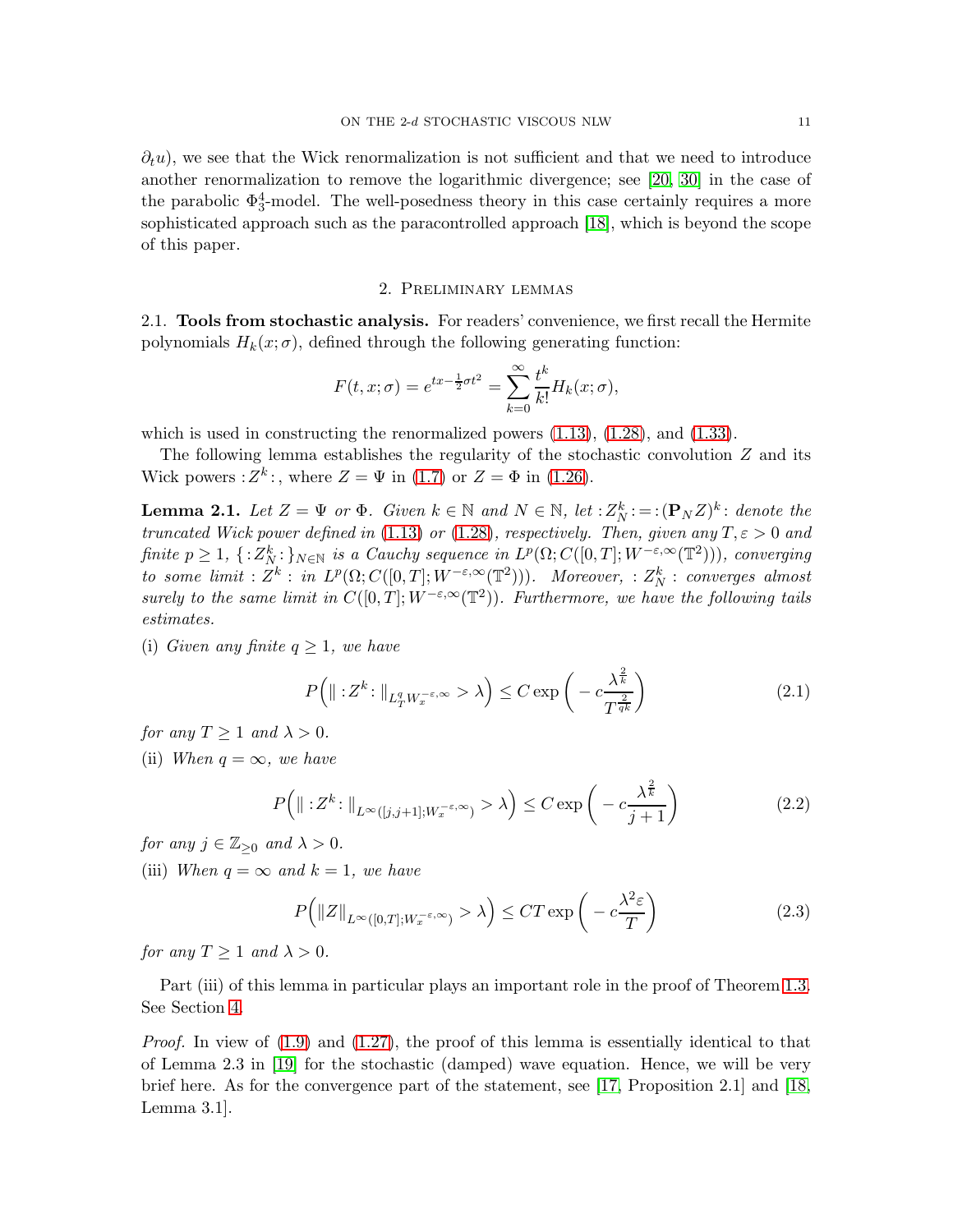#### 12 R. LIU AND T. OH

(i) As for the exponential tail estimate  $(2.1)$ , by repeating the argument in the proof of  $[17, 16]$ Proposition 2.1], we have

$$
\mathbb{E}\big[|\langle \nabla \rangle^{-\varepsilon} : Z^k(t, x) : |^2\big] \lesssim \sum_{n_1, \dots, n_k \in \mathbb{Z}^2} \frac{1}{\langle n_1 \rangle^2 \cdots \langle n_k \rangle^2 \langle n_1 + \dots + n_k \rangle^{2\varepsilon}} \le C_{\varepsilon}
$$
(2.4)

for any  $\varepsilon > 0$ , uniformly in  $x \in \mathbb{T}^2$  and  $t \geq 0$ . Then, given finite  $q \geq 1$ , Sobolev's inequality (withsome  $r > 4\varepsilon^{-1}$ ), Minkowski's integral inequality, and the Wiener chaos estimate ([\[17,](#page-22-3) Lemmas 2.3 and 2.4]) yield

<span id="page-11-2"></span><span id="page-11-0"></span>
$$
\left\| \|\cdot Z^k\colon \|_{L^q_T W_x^{-\varepsilon,\infty}} \right\|_{L^p(\Omega)} \lesssim \left\| \|\cdot Z^k\colon \|_{L^q_T W_x^{-\frac{\varepsilon}{2},r}} \right\|_{L^p(\Omega)} \lesssim p^{\frac{k}{2}} T^{\frac{1}{q}} \tag{2.5}
$$

for any  $p \ge \max(q, r)$ . Then, the bound [\(2.1\)](#page-10-3) follows from [\(2.5\)](#page-11-0) and Chebyshev's inequality  $(as in [3, Lemma 3])$  $(as in [3, Lemma 3])$  $(as in [3, Lemma 3])$ .<sup>[4](#page-11-1)</sup>

(ii) As for the second bound  $(2.2)$ , we first write

$$
P\left(\|\cdot Z^{k}\cdot\|_{L^{\infty}([j,j+1];W_{x}^{-\varepsilon,\infty})}>\lambda\right) \leq P\left(\|\cdot Z^{k}(j)\cdot\|_{W_{x}^{-\varepsilon,\infty}}>\frac{\lambda}{2}\right) + P\left(\sup_{t\in[j,j+1]} \|\cdot Z^{k}(t)\cdot - \cdot Z^{k}(j)\cdot\|_{W_{x}^{-\varepsilon,\infty}}>\frac{\lambda}{2}\right) \tag{2.6}
$$

for given  $j \in \mathbb{Z}_{\geq 0}$  and  $\lambda > 0$ . Using [\(2.4\)](#page-11-2), we can repeat the argument in Part (i) to bound the first term on the right-hand side of [\(2.6\)](#page-11-3). As for the second term on the right-hand side of [\(2.6\)](#page-11-3), we first recall from the proof of [\[17,](#page-22-3) Proposition 2.1] that

<span id="page-11-3"></span>
$$
\left\| |h|^{-\rho} \|\delta_h(z^{k}(t) \cdot)\|_{W_x^{-\varepsilon,\infty}} \right\|_{L^p(\Omega)} \lesssim p^{\frac{k}{2}} (j+1)^{\frac{k}{2}}
$$

for any sufficiently large  $p \gg 1$ ,  $t \in [j, j + 1]$ , and  $|h| \leq 1$ , where  $\delta_h f(t) = f(t + h) - f(t)$ and  $0 < \rho < \varepsilon$ . Then, the desired bound [\(2.2\)](#page-10-4) follows from Chebyshev's inequality and the Garsia-Rodemich-Rumsey inequality([\[14,](#page-22-19) Theorem A.1] and [\[19,](#page-22-4) Lemma 2.2]), which provides an exponential tail bound for a Hölder norm (in time). See the proof of Lemma 2.3 in [\[19\]](#page-22-4) for further details.

(iii) The third bound [\(2.3\)](#page-10-5) follows in a similar manner once we make  $\varepsilon$ -dependence more explicit. By Sobolev's inequality, Minkowski's integral inequality, and the Wiener chaos estimate $([17, \text{ Lemmas } 2.3 \text{ and } 2.4])$  $([17, \text{ Lemmas } 2.3 \text{ and } 2.4])$  $([17, \text{ Lemmas } 2.3 \text{ and } 2.4])$ , we have

$$
\| \|Z(j)\|_{W_x^{-\varepsilon,\infty}} \|_{L^p(\Omega)} \lesssim \| \|Z(j)\|_{W_x^{-\frac{\varepsilon}{2},r}} \|_{L^p(\Omega)} \lesssim p^{\frac{1}{2}} \left\| \|\langle \nabla \rangle^{-\frac{\varepsilon}{2}} Z(j)\|_{L^2(\Omega)} \right\|_{L^r_x}
$$
  

$$
\lesssim p^{\frac{1}{2}} \left\| \left( \sum_{n \in \mathbb{Z}^2} \frac{1}{\langle n \rangle^{2+\varepsilon}} \right)^{\frac{1}{2}} \right\|_{L^r_x}
$$
  

$$
\sim p^{\frac{1}{2}} \varepsilon^{-\frac{1}{2}}
$$

for any  $p \ge r > 4\varepsilon^{-1}$ . Similarly, by the mean value theorem (with [\(1.7\)](#page-2-4) or [\(1.26\)](#page-6-2)), we have

$$
\left\||h|^{-\rho}\|\delta_h Z(t)\|_{W_x^{-\varepsilon,\infty}}\right\|_{L^p(\Omega)} \lesssim p^{\frac{1}{2}}|h|^{\frac{\varepsilon}{4}-\rho}\bigg(\sum_{n\in\mathbb{Z}^2}\frac{1}{\langle n\rangle^{2+\varepsilon}}\bigg)^{\frac{1}{2}} \lesssim p^{\frac{1}{2}}\varepsilon^{-\frac{1}{2}}
$$

for any sufficiently large  $p \gg 1$ ,  $t, t+h \in [0, T]$ , and  $|h| \leq 1$ , provided that  $0 < \rho < \frac{\varepsilon}{4}$ . Then, the rest follows from proceeding as in Part (ii) and summing over the interval  $[j, j + 1]$ .  $\Box$ 

<span id="page-11-1"></span><sup>4</sup>Lemma 2.2 in the arXiv version.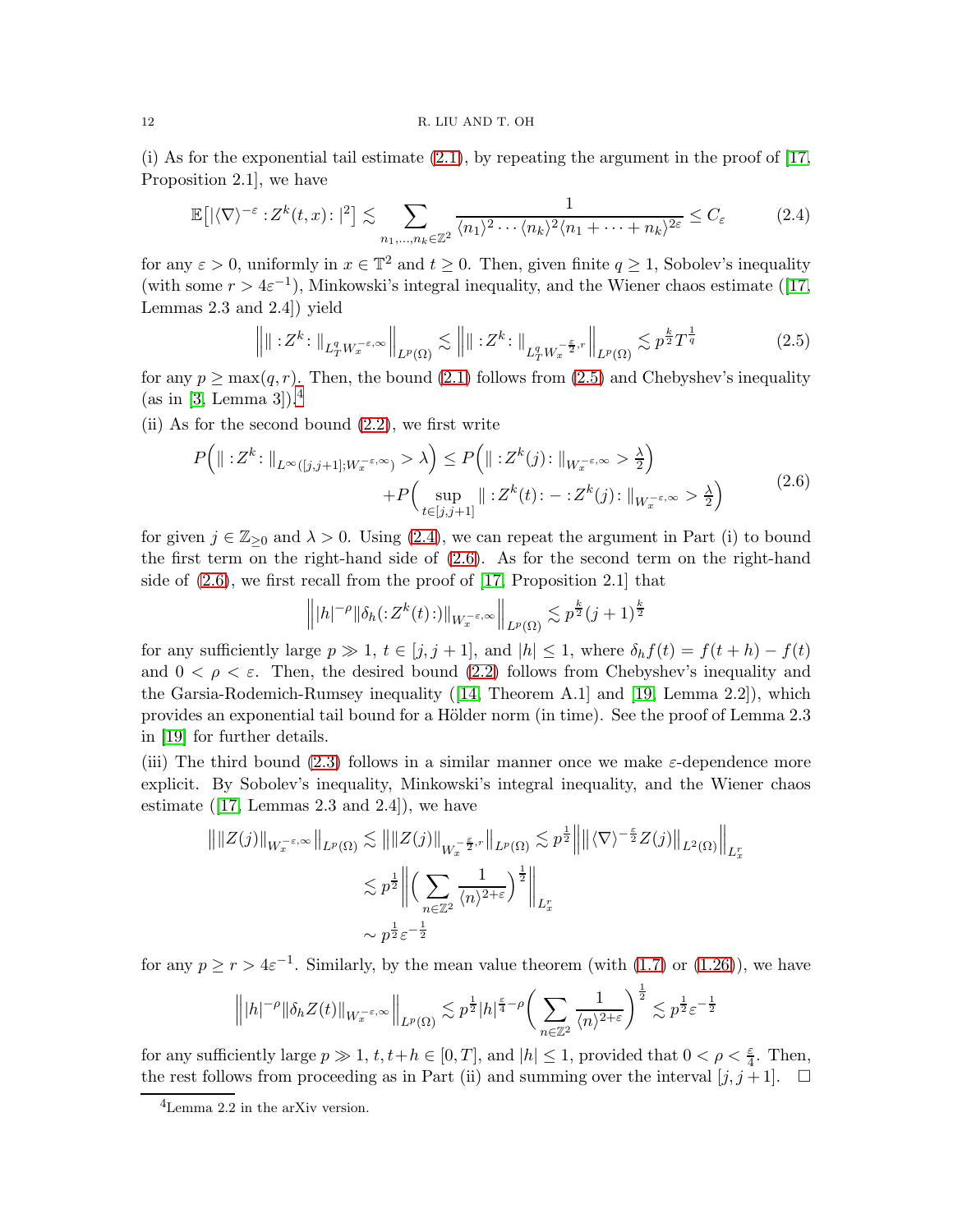## <span id="page-12-0"></span>2.2. Tools from deterministic analysis. We first recall the product estimates.

<span id="page-12-2"></span>Lemma 2.2. Let  $0 \leq s \leq 1$ .

(i) Suppose that  $1 < p_j, q_j, r < \infty, \frac{1}{p_j} + \frac{1}{q_j} = \frac{1}{r}, j = 1, 2$ . Then, we have

$$
\|\langle \nabla \rangle^s(fg)\|_{L^r(\mathbb{T}^d)}\lesssim \Big(\|f\|_{L^{p_1}(\mathbb{T}^d)}\|\langle \nabla \rangle^s g\|_{L^{q_1}(\mathbb{T}^d)}+\|\langle \nabla \rangle^s f\|_{L^{p_2}(\mathbb{T}^d)}\|g\|_{L^{q_2}(\mathbb{T}^d)}\Big).
$$

(ii) Suppose that  $1 < p, q, r < \infty$  satisfy  $\frac{1}{p} + \frac{1}{q} \leq \frac{1}{r} + \frac{s}{d}$ . Then, we have

$$
\left\| \langle \nabla \rangle^{-s} (fg) \right\|_{L^r(\mathbb{T}^d)} \lesssim \left\| \langle \nabla \rangle^{-s} f \right\|_{L^p(\mathbb{T}^d)} \left\| \langle \nabla \rangle^s g \right\|_{L^q(\mathbb{T}^d)}.
$$

See [\[17\]](#page-22-3) for the proof. Note that while Lemma [2.2](#page-12-2) (ii) was shown only for  $\frac{1}{p} + \frac{1}{q} = \frac{1}{r} + \frac{s}{d}$ bee [11] for the proof. Note that while Bellina 2.2 (ii) was shown only for  $\frac{1}{p} + \frac{1}{q} - \frac{1}{r} + \frac{1}{d}$ <br>in [\[17\]](#page-22-3), the general case  $\frac{1}{p} + \frac{1}{q} \leq \frac{1}{r} + \frac{s}{d}$  follows from the inclusion  $L^{r_1}(\mathbb{T}^d) \subset L^{r_2}$  $\frac{s}{d}$  follows from the inclusion  $L^{r_1}(\mathbb{T}^d) \subset L^{r_2}(\mathbb{T}^d)$  for  $r_1 \geq r_2$ .

Next, we state a Schauder-type estimate for the Poisson kernel

$$
P(t) = e^{-\frac{D}{2}t}.
$$

<span id="page-12-1"></span>**Lemma 2.3.** Let  $1 \leq p \leq q \leq \infty$  and  $\alpha \geq 0$ . Then, we have

<span id="page-12-3"></span>
$$
||D^{\alpha}P(t)f||_{L^{q}(\mathbb{T}^d)} \lesssim t^{-\alpha - d(\frac{1}{p} - \frac{1}{q})} ||f||_{L^{p}(\mathbb{T}^d)}
$$
\n(2.7)

for any  $0 < t \leq 1$ .

*Proof.* We first prove [\(2.7\)](#page-12-3) on  $\mathbb{R}^d$  for any  $t > 0$ . Let  $K_t(x)$  denote the kernel for  $P(t)$  given by  $\mathcal{F}_{\mathbb{R}^d}(K_t)(\xi) = e^{-\frac{|\xi|}{2}t}$ , where  $\mathcal{F}_{\mathbb{R}^d}$  denotes the Fourier transform on  $\mathbb{R}^d$ . Recall that

<span id="page-12-5"></span>
$$
K_t(x) = c_d \frac{t}{(t^2 + |x|^2)^{\frac{d+1}{2}}}.
$$
\n(2.8)

Noting  $D^{\alpha}P(t)f = (D^{\alpha}K_t) * f$ , we need to study the scaling property of  $D^{\alpha}K_t$ . On the Fourier side, we have

$$
\mathcal{F}_{\mathbb{R}^d}(D^{\alpha}K_t)(\xi) = |\xi|^{\alpha}e^{-\frac{|\xi|}{2}t} = t^{-\alpha}(t|\xi|)^{\alpha}e^{-\frac{|\xi|t}{2}} = t^{-\alpha}\mathcal{F}_{\mathbb{R}^d}(D^{\alpha}K_1)(t\xi).
$$

Namely, we have

<span id="page-12-7"></span><span id="page-12-4"></span>
$$
D^{\alpha}K_t(x) = t^{-d-\alpha}(D^{\alpha}K_1)(t^{-1}x). \tag{2.9}
$$

For  $1 \le r \le \infty$  with  $\frac{1}{r} = \frac{1}{q} - \frac{1}{p} + 1$ , from [\(2.9\)](#page-12-4) and [\(2.8\)](#page-12-5), we have<sup>[5](#page-12-6)</sup>

$$
||D^{\alpha}K_t||_{L^r(\mathbb{R}^d)} = t^{-\alpha - d(1 - \frac{1}{r})} ||D^{\alpha}K_1||_{L^r(\mathbb{R}^d)} = C_{r,\alpha} t^{-\alpha - d(\frac{1}{p} - \frac{1}{q})}.
$$
 (2.10)

Then, [\(2.7\)](#page-12-3) follows from Young's inequality and [\(2.10\)](#page-12-7).

Next, we prove [\(2.7\)](#page-12-3) on  $\mathbb{T}^d$ . Let  $R_t(x)$  denote the kernel for  $P(t)$  on  $\mathbb{T}^d$  given by  $\widehat{R}_t(n) =$  $e^{-\frac{|n|}{2}t} = \mathcal{F}_{\mathbb{R}^d}(K_t)(n)$ . Then, given any  $1 \leq r \leq \infty$ , from the Poisson summation formula

<span id="page-12-6"></span><sup>&</sup>lt;sup>5</sup>One may first use [\(2.8\)](#page-12-5) to show [\(2.10\)](#page-12-7) for even  $\alpha \ge 0$  and then interpolate the result to deduce (2.10) for general  $\alpha > 0$ .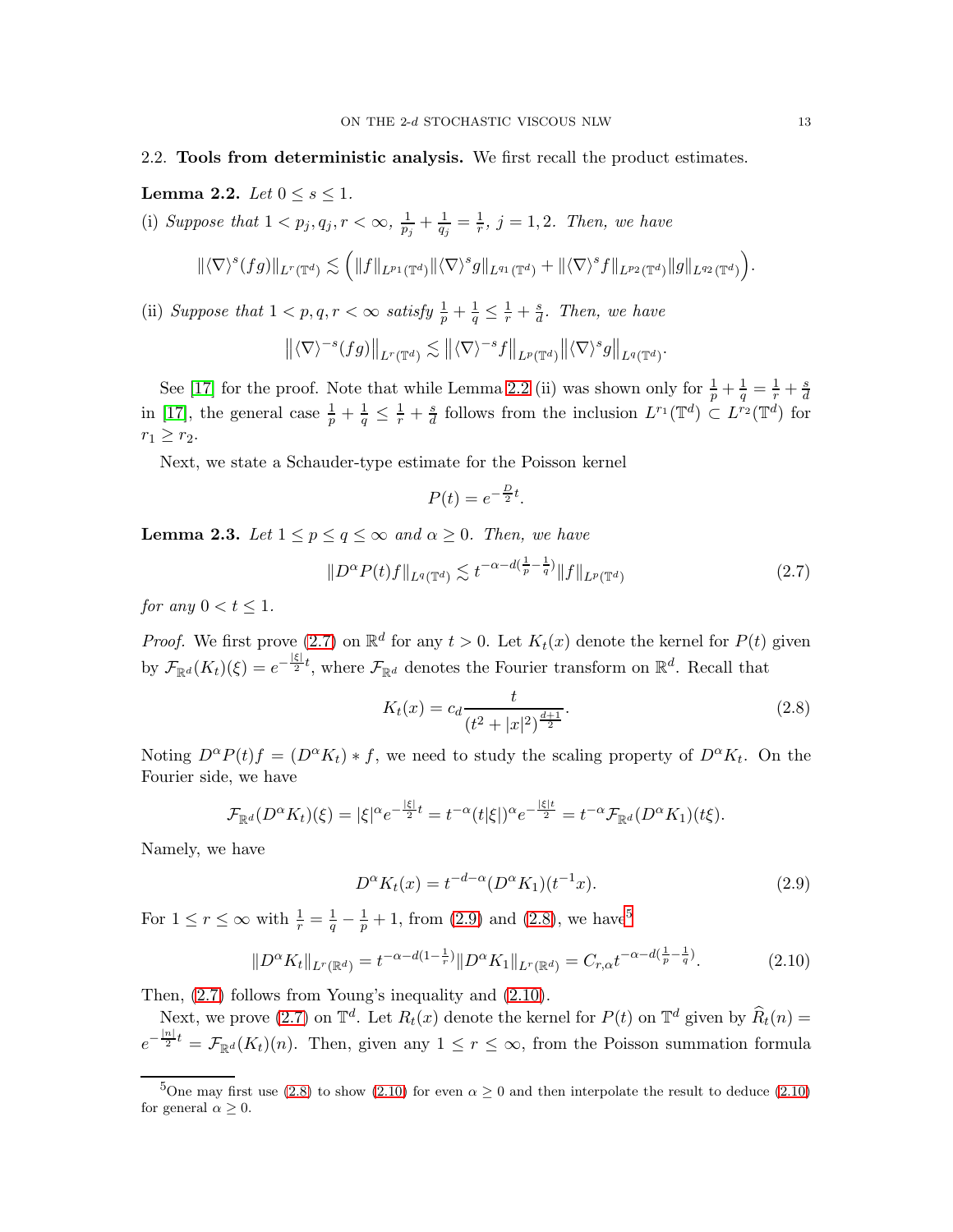(with  $(2.8)$ ) and Hölder's inequality, we have

$$
||D^{\alpha}R_t||_{L^r(\mathbb{T}^d)} = \left\| \sum_{n \in \mathbb{Z}^d} \mathcal{F}_{\mathbb{R}^d}(D^{\alpha}K_t)(n)e^{in \cdot x} \right\|_{L^r(\mathbb{T}^d)} = \left\| \sum_{n \in \mathbb{Z}^d} D^{\alpha}K_t(x+n) \right\|_{L^r(\mathbb{T}^d)}
$$
  
\n
$$
\leq \left\| \left( \sum_{n \in \mathbb{Z}^d} \langle n \rangle^{-\beta r'} \right)^{\frac{1}{r'}} \left\| \langle n \rangle^{\beta} D^{\alpha}K_t(x+n) \right\|_{\ell_n^r} \right\|_{L^r_x(\mathbb{T}^d)}
$$
  
\n
$$
\lesssim \left\| \langle x \rangle^{\beta} D^{\alpha}K_t(x) \right\|_{L^r(\mathbb{R}^d)}
$$
  
\n
$$
\lesssim \left\| D^{\alpha}K_t(x) \right\|_{L^r(\mathbb{R}^d)} + \left\| \left| \frac{x}{t} \right|^\beta D^{\alpha}K_t(x) \right\|_{L^r(\mathbb{R}^d)},
$$
\n(2.11)

provided that  $\beta > d(1 - \frac{1}{r})$  and  $0 < t \le 1$ . From [\(2.9\)](#page-12-4), we have

$$
\left\| |\frac{x}{t}|^{\beta} D^{\alpha} K_t(x) \right\|_{L^r(\mathbb{R}^d)} = t^{-\alpha - d(1 - \frac{1}{r})} \left\| |x|^{\beta} D^{\alpha} K_1(x) \right\|_{L^r(\mathbb{R}^d)} = C'_{r,\alpha} t^{-\alpha - d(1 - \frac{1}{r})}
$$
(2.12)

<span id="page-13-0"></span>for some finite  $C'_{r,\alpha} > 0$ , provided that  $\beta < d(1 - \frac{1}{r}) + 1$ . Hence, the desired bound [\(2.7\)](#page-12-3) follows from Young's inequality and  $(2.11)$  with  $(2.10)$  and  $(2.12)$ .

#### 3. Local well-posedness of the stochastic viscous NLW

In this section, we present the proof of Theorem [1.2.](#page-4-1) For this purpose, we consider the following deterministic vNLW:

<span id="page-13-4"></span><span id="page-13-3"></span><span id="page-13-2"></span>
$$
\begin{cases}\n\partial_t^2 v + (1 - \Delta)v + D\partial_t v + \sum_{\ell=0}^k {k \choose \ell} \Xi_\ell v^{k-\ell} = 0 \\
(v, \partial_t v)|_{t=0} = (v_0, v_1)\n\end{cases}
$$
\n(3.1)

for given initial data  $(v_0, v_1) \in \mathcal{H}^s(\mathbb{T}^2)$ ,  $s \ge 1$ , and deterministic source terms  $(\Xi_0, \ldots, \Xi_k)$ with the understanding that  $\Xi_0 \equiv 1$ . Define  $\mathcal{X}^s(\mathbb{T}^2)$  by

$$
\mathcal{X}^s(\mathbb{T}^2) = \mathcal{H}^s(\mathbb{T}^2) \times \prod_{\ell=0}^{k-1} C([0,1]; W^{-\frac{\ell}{k},\infty}(\mathbb{T}^2)) \times C([0,1]; W^{-1+\varepsilon,\infty}(\mathbb{T}^2)) \tag{3.2}
$$

for some small  $\varepsilon > 0$  and set

$$
\|\Xi\|_{\mathcal{X}^s} = \|(v_0, v_1)\|_{\mathcal{H}^s} + \sum_{\ell=1}^{k-1} \|\Xi_{\ell}\|_{C([0,1];W^{-\frac{\ell}{k},\infty})} + \|\Xi_k\|_{C([0,1];W^{-1+\epsilon,\infty})}
$$

for  $\mathbf{\Xi} = (v_0, v_1, \Xi_1, \Xi_2, \dots, \Xi_k) \in \mathcal{X}^s(\mathbb{T}^2)$ . Then, we have the following local well-posedness result for  $(3.1)$ .

<span id="page-13-1"></span>**Proposition 3.1.** Let  $k \geq 2$  be an integer and  $s \geq 1$ . Then, [\(3.1\)](#page-13-4) is locally well-posed in  $\mathcal{X}^s(\mathbb{T}^2)$ . More precisely, given an enhanced data set:

<span id="page-13-5"></span>
$$
\Xi=(v_0,v_1,\Xi_1,\Xi_2,\ldots,\Xi_k)\in\mathcal{X}^s(\mathbb{T}^2),
$$

there exist  $0 < T = T(||\Xi||_{\mathcal{X}^s}) \leq 1$  and a unique solution  $\vec{v} = (v, \partial_t v) \in C([0, T]; \mathcal{H}^1(\mathbb{T}^2))$ to [\(3.1\)](#page-13-4), depending continuously on the enhanced data set  $\Xi$ 

Note that Proposition [3.1](#page-13-1) is completely deterministic. Theorem [1.2](#page-4-1) immediately follows from Proposition [3.1](#page-13-1) and Lemma [2.1](#page-10-2) which states that the (random) enhanced data set  $\Xi = (v_0, v_1, \Psi, : \Psi^2:, \dots, : \Psi^k: )$  almost surely belongs to  $\mathcal{X}^s(\mathbb{T}^2)$  and that the the truncated (random) enhanced data set  $\Xi_N = (v_0, v_1, \Psi_N, : \Psi_N^2; \dots, : \Psi_N^k; )$  converges almost surely to  $\Xi$  in  $\mathcal{X}^s(\mathbb{T}^2)$ .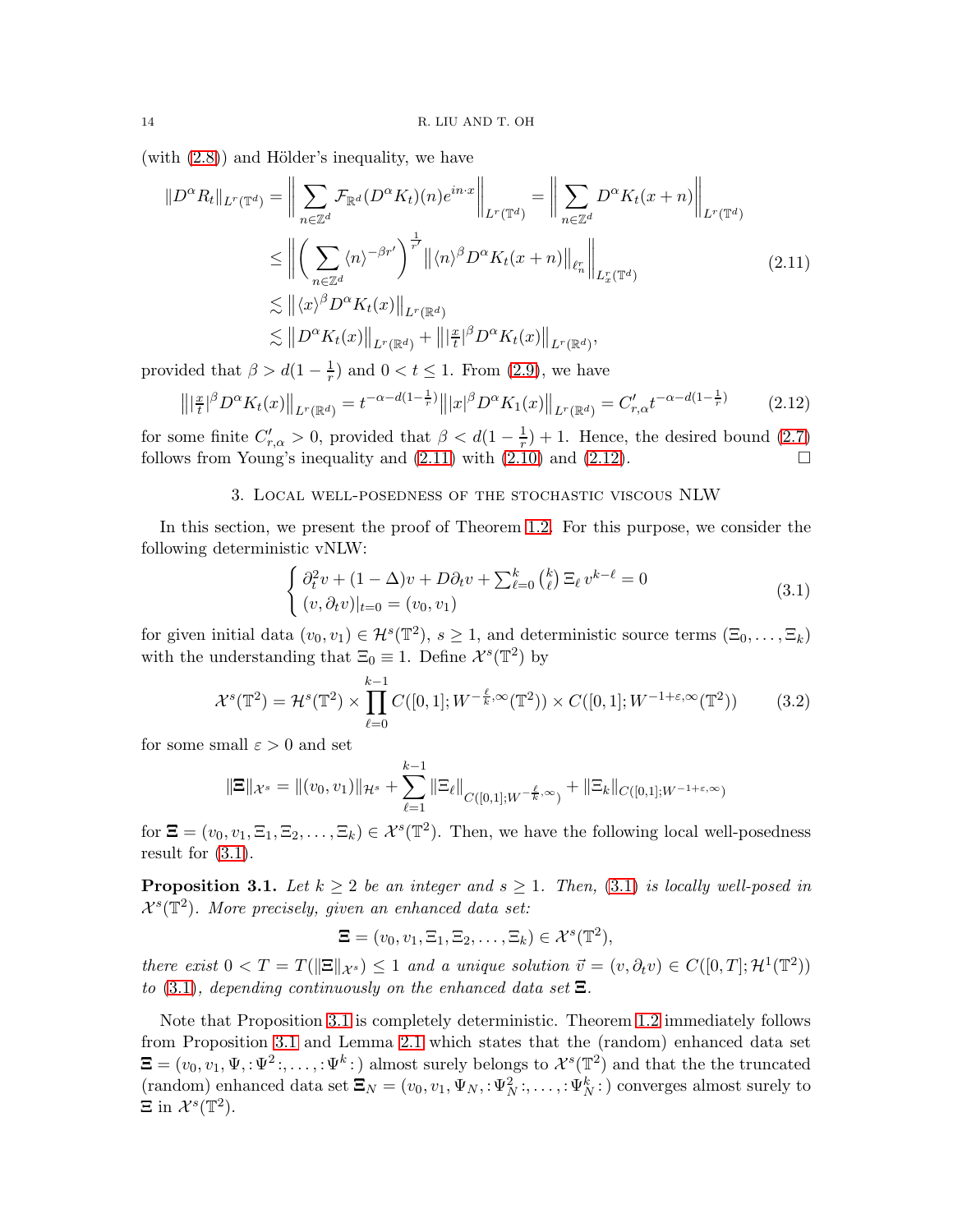Proof. By writing [\(3.1\)](#page-13-4) in the Duhamel formulation, we have

<span id="page-14-1"></span>
$$
v(t) = \Gamma(v) \stackrel{\text{def}}{=} V(t)(v_0, v_1) - \sum_{\ell=0}^k {k \choose \ell} \int_0^t S(t - t') \big(\Xi_\ell v^{k-\ell}\big)(t')dt',\tag{3.3}
$$

where  $V(t)$  and  $S(t)$  are as in [\(1.20\)](#page-4-6) and [\(1.8\)](#page-2-7) respectively. Let  $\vec{\Gamma}(v) = (\Gamma(v), \partial_t \Gamma(v))$ .

Fix  $0 < T \le 1$ . We first consider the case  $\ell = 0$ . From [\(1.8\)](#page-2-7) and Sobolev's inequality, we have

<span id="page-14-2"></span>
$$
\left\| \int_{0}^{t} S(t - t')v^{k}(t')dt' \right\|_{C_{T}H_{x}^{1}} + \left\| \partial_{t} \int_{0}^{t} S(t - t')v^{k}(t')dt' \right\|_{C_{T}L_{x}^{2}}
$$
  
\n
$$
\lesssim \left\| \int_{0}^{t} \|\sin((t - t')\|D\|)v^{k}(t')\|_{L_{x}^{2}}dt' \right\|_{C_{T}}
$$
  
\n
$$
\lesssim T\|v^{k}\|_{C_{T}L_{x}^{2}} \lesssim T\|v\|_{C_{T}H_{x}^{2k}}^{k}
$$
  
\n
$$
\lesssim T\|v\|_{C_{T}H_{x}^{1}}^{k}.
$$
\n(3.4)

Next, let  $1 \leq \ell \leq k-1$ . From Lemma [2.3,](#page-12-1) Lemma [2.2](#page-12-2) (ii) and then (i) followed by Sobolev's inequality, we have

$$
\left\| \int_{0}^{t} S(t - t') \left( \Xi_{\ell} v^{k - \ell} \right) (t') dt' \right\|_{C_{T} H_{x}^{1}} + \left\| \partial_{t} \int_{0}^{t} S(t - t') \left( \Xi_{\ell} v^{k - \ell} \right) (t') dt' \right\|_{C_{T} L_{x}^{2}}
$$
  
\n
$$
\lesssim T^{\frac{k - \ell}{k}} \left\| \Xi_{\ell} v^{k - \ell} \right\|_{C_{T} H_{x}^{-\frac{\ell}{k}}} \lesssim T^{\frac{k - \ell}{k}} \left\| \langle \nabla \rangle^{-\frac{\ell}{k}} \Xi_{\ell} \right\|_{C_{T} L_{x}^{2k}} \left\| \langle \nabla \rangle^{\frac{\ell}{k}} v^{k - \ell} \right\|_{C_{T} L_{x}^{\frac{2k}{k + \ell - 1}}} \lesssim T^{\frac{k - \ell}{k}} \left\| \Xi \right\|_{\mathcal{X}^{s}} \left\| \langle \nabla \rangle^{\frac{\ell}{k}} v \right\|_{C_{T} L_{x}^{\frac{2k}{\ell}} \left\| v \right\|^{k - \ell - 1}} \lesssim T^{\frac{k - \ell}{k}} \left\| \Xi \right\|_{\mathcal{X}^{s}} \left\| v \right\|_{C_{T} H_{x}^{1}}^{k - \ell}.
$$
\n
$$
\lesssim T^{\frac{k - \ell}{k}} \left\| \Xi \right\|_{\mathcal{X}^{s}} \left\| v \right\|_{C_{T} H_{x}^{1}}^{k - \ell}.
$$
\n(3.5)

<span id="page-14-4"></span>Lastly, when  $\ell = k$ , it follows from [\(1.8\)](#page-2-7) and Lemma [2.3](#page-12-1) that

<span id="page-14-3"></span>
$$
\left\| \int_0^t S(t - t') \Xi_k(t') dt' \right\|_{C_T H_x^1} + \left\| \partial_t \int_0^t S(t - t') \Xi_k(t') dt' \right\|_{C_T L_x^2}
$$
\n
$$
\lesssim T^{\epsilon} \|\Xi_k\|_{C_T H_x^{-1+\epsilon}} \le T^{\epsilon} \|\Xi\|_{\mathcal{X}^s}.
$$
\n(3.6)

Putting  $(3.3)$ ,  $(3.4)$ ,  $(3.5)$ , and  $(3.6)$  together, we obtain

$$
\|\vec{\Gamma}(v)\|_{C_T\mathcal{H}_x^1} \leq C_1 \|(v_0, v_1)\|_{\mathcal{H}^1} + C_2 T^{\theta} (1 + \|\Xi\|_{\mathcal{X}^s}) (1 + \|\vec{v}\|_{C_T\mathcal{H}_x^1})^k
$$

for some  $\theta > 0$ . A similar computation yields a difference estimate on  $\vec{\Gamma}(v_1) - \vec{\Gamma}(v_2)$ . Therefore, by choosing  $T = T(||\mathbf{\Xi}||_{\mathcal{X}^s}) > 0$  sufficiently small, we conclude that  $\Gamma$  is a contraction in the ball  $B_R \subset C([0, T]; \mathcal{H}^1(\mathbb{T}^2))$  of radius  $R \sim ||(v_0, v_1)||_{2}$ . contraction in the ball  $B_R \subset C([0,T]; \mathcal{H}^1(\mathbb{T}^2))$  of radius  $R \sim ||(v_0, v_1)||_{\mathcal{H}^1}$ .

<span id="page-14-0"></span>Remark 3.2. (i) In view of [\(3.2\)](#page-13-5) and an analogue of Lemma [2.1](#page-10-2) (for a rougher noise), we see that the proof of Proposition [3.1](#page-13-1) yields local well-posedness of [\(1.18\)](#page-4-3) with a rougher noise  $\sqrt{2}D^{\alpha}\xi$  for  $\alpha < \frac{1}{2} + \frac{1}{k}$  such that the corresponding enhanced data set  $\Xi = (v_0, v_1, \Psi, \Xi)$  $\Psi^2$ :,...,: $\Psi^k$ :) belongs to  $\mathcal{X}^s(\mathbb{T}^2)$  almost surely. It may be possible to improve the local well-posedness argument above by using the wave Strichartz estimates.

(ii) Suppose that  $(v_0, v_1)$  lies in  $\mathcal{H}^s(\mathbb{T}^2)$  for some  $s < 1$ . From [\(1.20\)](#page-4-6) and Lemma [2.3,](#page-12-1) we have

$$
||V(t)(v_0, v_1)||_{H_x^1} \lesssim t^{s-1} ||(v_0, v_1)||_{\mathcal{H}^s}
$$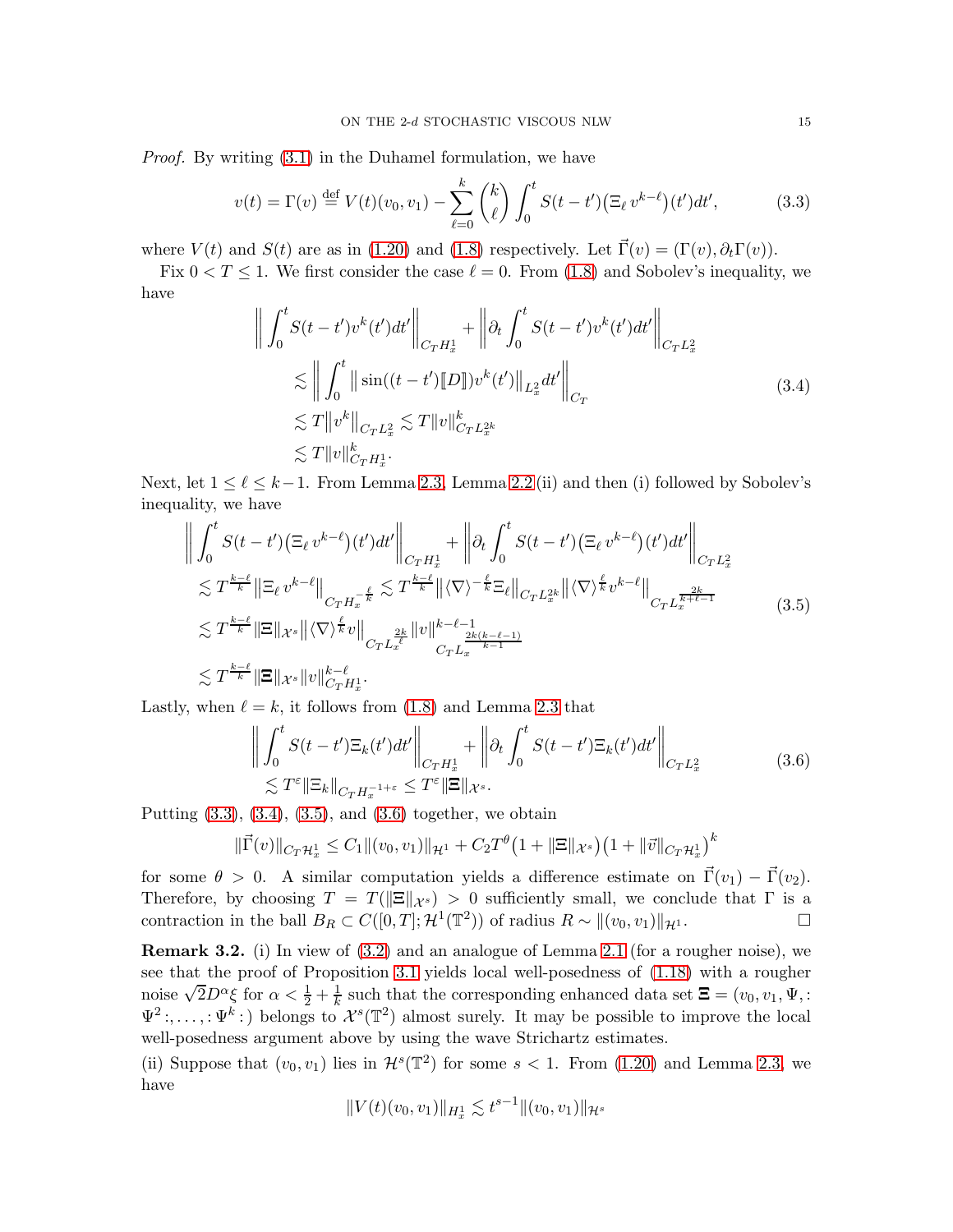for any  $0 < t \le 1$ . Then, given  $0 < T \le 1$ , we define the  $Y^{1,s}(T)$ -norm by

$$
||(v, \partial_t v)||_{Y^{1,s}(T)} = \sup_{0 \le t \le T} t^{1-s} ||(v, \partial_t v)(t)||_{\mathcal{H}^1_x},
$$

where a function is allowed to blow up at time  $t = 0$ . By slight modifications of  $(3.4)$ ,  $(3.5)$ , and [\(3.6\)](#page-14-4), we obtain

$$
\|\vec{\Gamma}(v)\|_{Y^{1,s}(T)} \lesssim \| (v_0, v_1)\|_{\mathcal{H}^s} + T^{\theta} \big( 1 + \|\Xi\|_{\mathcal{X}^s} \big) \big( 1 + \|\vec{v}\|_{Y^{1,s}(T)} \big)^k
$$

for some  $\theta > 0$ , provided that  $s > \frac{k-1}{k}$ . A similar computation also yields a difference estimate. This proves existence of the unique solution  $(v, \partial_t v) \in C((0,T]; \mathcal{H}^1(\mathbb{T}^2))$  $C([0,T];\mathcal{H}^s(\mathbb{T}^2))$ , where the latter regularity may be shown a posteriori.

### 4. Pathwise global well-posedness in the cubic case

<span id="page-15-0"></span>In this section, we prove pathwise global well-posedness of  $(1.21)$  with  $(v, \partial_t v)|_{t=0}$  $(u_0, u_1) \in \mathcal{H}^1(\mathbb{T}^2)$  and  $:\Psi^{\ell} \in C([0, T]; W^{-\varepsilon, \infty}(\mathbb{T}^2)), \varepsilon > 0$ , almost surely for  $\ell = 1, 2, 3$ . As mentioned in Section [1,](#page-0-0) our main goal is to control the growth of the energy  $E(\vec{v})$  in [\(1.22\)](#page-5-5) (with  $k = 3$ ).

Given  $T > 0$ , we fix  $0 \le t \le T$  and suppress t-dependence in the following. By [\(1.22\)](#page-5-5) and  $(1.21)$ , we have

<span id="page-15-2"></span>
$$
\partial_t E(\vec{v}) = \int_{\mathbb{T}^2} (\partial_t v) \{ \partial_t^2 v + (1 - \Delta)v + v^3 \} dx
$$
  
= -3 \int\_{\mathbb{T}^2} (\partial\_t v) v^2 \Psi dx - 3 \int\_{\mathbb{T}^2} (\partial\_t v) v : \Psi^2 : dx - \int\_{\mathbb{T}^2} (\partial\_t v) : \Psi^3 : dx  
- \int\_{\mathbb{T}^2} (D^{\frac{1}{2}} \partial\_t v)^2 dx  
=: A\_1 + A\_2 + A\_3 - ||D^{\frac{1}{2}} \partial\_t v||\_{L^2}^2. \tag{4.1}

Given  $T \gg 1$ , we set  $B(T) = B(T; \Psi)$  by

<span id="page-15-1"></span>
$$
B(T) = 1 + \| : \Psi^2 : \|_{L_T^{\infty} W_x^{-\frac{1}{2}, \infty}}^2 + \| : \Psi^3 : \|_{L_T^{\infty} W_x^{-\frac{1}{2}, \infty}}^2 + \varepsilon \| \Psi \|_{L_T^{\infty} W_x^{-\varepsilon, \infty}}^2 \tag{4.2}
$$

for some small  $\varepsilon > 0$ . By Cauchy-Schwarz's inequality, Cauchy's inequality, and Lemma  $2.2$  (ii) with  $(4.2)$ , we have

$$
|A_2| \le 3 \|\langle \nabla \rangle^{\frac{1}{2}} \partial_t v\|_{L^2} \|\langle \nabla \rangle^{-\frac{1}{2}} v : \Psi^2 : \|_{L^2}
$$
  
\n
$$
\le C \|\partial_t v\|_{L^2}^2 + \delta \|D^{\frac{1}{2}} \partial_t v\|_{L^2}^2 + C_{\delta} \|\langle \nabla \rangle^{\frac{1}{2}} v\|_{L^2}^2 \|\langle \nabla \rangle^{-\frac{1}{2}} : \Psi^2 : \|_{L^\infty}^2
$$
  
\n
$$
\le C_{\delta} B(T) E(\vec{v}) + \delta \|D^{\frac{1}{2}} \partial_t v\|_{L^2}^2
$$
\n(4.3)

for some small  $\delta > 0$ . Similarly, we have

<span id="page-15-4"></span><span id="page-15-3"></span>
$$
|A_3| \leq ||\langle \nabla \rangle^{\frac{1}{2}} \partial_t v||_{L^2} ||\langle \nabla \rangle^{-\frac{1}{2}} : \Psi^3 : ||_{L^2}
$$
  
\n
$$
\leq C ||\partial_t v||_{L^2}^2 + \delta ||D^{\frac{1}{2}} \partial_t v||_{L^2}^2 + C_\delta ||\langle \nabla \rangle^{-\frac{1}{2}} : \Psi^3 : ||_{L^\infty}^2
$$
  
\n
$$
\leq CE(\vec{v}) + C_\delta B(T) + \delta ||D^{\frac{1}{2}} \partial_t v||_{L^2}^2.
$$
\n(4.4)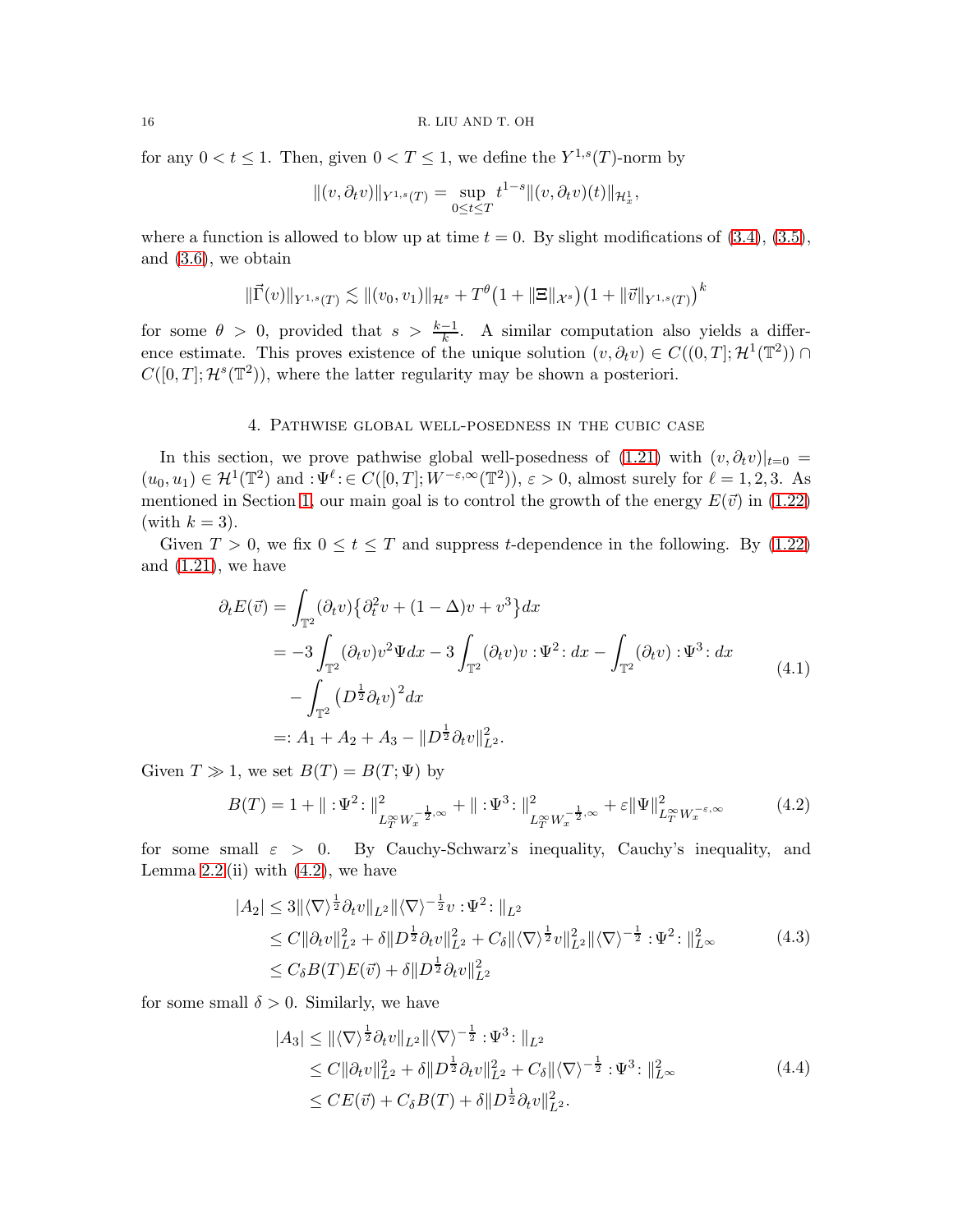It remains to estimate  $A_1$ . First, note that from the embedding  $L^{\frac{4}{1+\varepsilon}}(\mathbb{T}^2) \subset L^{2+\varepsilon}(\mathbb{T}^2)$ and interpolation, we have

<span id="page-16-0"></span>
$$
||v||_{W^{\varepsilon,2+\varepsilon}} \lesssim ||v||_{W^{\varepsilon,\frac{4}{1+\varepsilon}}} \lesssim ||v||_{H^1}^{\varepsilon} ||v||_{L^4}^{1-\varepsilon} \lesssim E^{\frac{\varepsilon}{2}}(\vec{v}) E^{\frac{1-\varepsilon}{4}}(\vec{v}) = E^{\frac{1+\varepsilon}{4}}(\vec{v}) \tag{4.5}
$$

for sufficiently small  $0 < \varepsilon \ll 1$ . For simplicity of notation, we set  $E(t) = E(\vec{v}(t))$ . In the following, we assume that  $E(t) > 1$ .

For  $0 < t_1 \leq t_2 \leq T$ , let

$$
\mathcal{A}_1(t_1, t_2) = \int_{t_1}^{t_2} \int_{\mathbb{T}^2} \partial_t v \cdot v^2 \cdot \Psi \, dxdt.
$$

Then, from Hölder's inequality, Lemma  $2.2$  (i), Cauchy's inequality, Sobolev's inequality, and  $(4.5)$  with  $(4.2)$ , we have

$$
|\mathcal{A}(t_1, t_2)| = \left| \int_{t_1}^{t_2} \int_{\mathbb{T}^2} \langle \nabla \rangle^{\varepsilon} (\partial_t v \cdot v^2) \cdot \langle \nabla \rangle^{-\varepsilon} \Psi \, dx dt \right|
$$
  
\n
$$
\leq C \int_{t_1}^{t_2} ||\partial_t v(t')||_{W^{\varepsilon, 2+\varepsilon}} ||v(t')||_{L^4}^2 dt' \cdot ||\Psi||_{L^{\infty}_{T} W^{-\varepsilon, \infty}_{x}} + C \int_{t_1}^{t_2} ||\partial_t v(t')||_{L^4} ||v(t')||_{W^{\varepsilon, 2+\varepsilon}} ||v(t')||_{L^4} dt' \cdot ||\Psi||_{L^{\infty}_{T} W^{-\varepsilon, \infty}_{x}} \n\leq \int_{t_1}^{t_2} \left( \delta ||D^{\frac{1}{2}} \partial_t v(t')||_{L^2}^2 + \varepsilon^{-1} C_{\delta} B(T) E(t') \right) dt' \n+ \varepsilon^{-1} C_{\delta} B(T) \int_{t_1}^{t_2} ||v(t')||_{W^{\varepsilon, 2+\varepsilon}}^2 E(t')^{\frac{1}{2}} dt' \n\leq \delta \int_{t_1}^{t_2} ||D^{\frac{1}{2}} \partial_t v(t')||_{L^2}^2 dt' + \varepsilon^{-1} C_{\delta} B(T) \int_{t_1}^{t_2} E^{1+\frac{\varepsilon}{2}}(t') dt'
$$

for any sufficiently small  $\varepsilon > 0$ . Let us now consider the second term on the right-hand side of [\(4.6\)](#page-16-1) with  $p = 2\varepsilon^{-1}$ :

<span id="page-16-1"></span>
$$
A(p) = p \int_{t_1}^{t_2} E^{1 + \frac{1}{p}}(t') dt'.
$$

By optimizing  $A(p)$  in p at  $p = \log E(t')$  (for each fixed t') and noting that  $x^{\frac{c}{\log x}} \lesssim 1$  for any  $x > 1$ , it follows from  $(4.6)$  that

$$
|\mathcal{A}(t_1, t_2)| \le \delta \int_{t_1}^{t_2} \|D^{\frac{1}{2}} \partial_t v(t')\|_{L^2}^2 dt' + C_\delta B(T) \int_{t_1}^{t_2} E(t') \log E(t') dt'. \tag{4.7}
$$

Combining [\(4.1\)](#page-15-2), [\(4.3\)](#page-15-3), [\(4.4\)](#page-15-4), and [\(4.7\)](#page-16-2), we then obtain the following Gronwall bound:

$$
E(t_2) - E(t_1) \le C \cdot B(T) \int_{t_1}^{t_2} E(t') \log E(t') dt' \tag{4.8}
$$

for any  $0 < t_1 \le t_2 \le T$ . By solving [\(4.8\)](#page-16-3), we obtain

<span id="page-16-4"></span><span id="page-16-3"></span><span id="page-16-2"></span>
$$
E(t) \lesssim e^{e^{C \cdot B(T)t}} \tag{4.9}
$$

for any  $0 < t \leq T$ .

Lastly, note that from Lemma [2.1,](#page-10-2) we see that  $B(T) < \infty$ , almost surely. Furthermore, the choice of  $T \gg 1$  was arbitrary. Therefore, we conclude that the  $\mathcal{H}^1$ -norm of the solution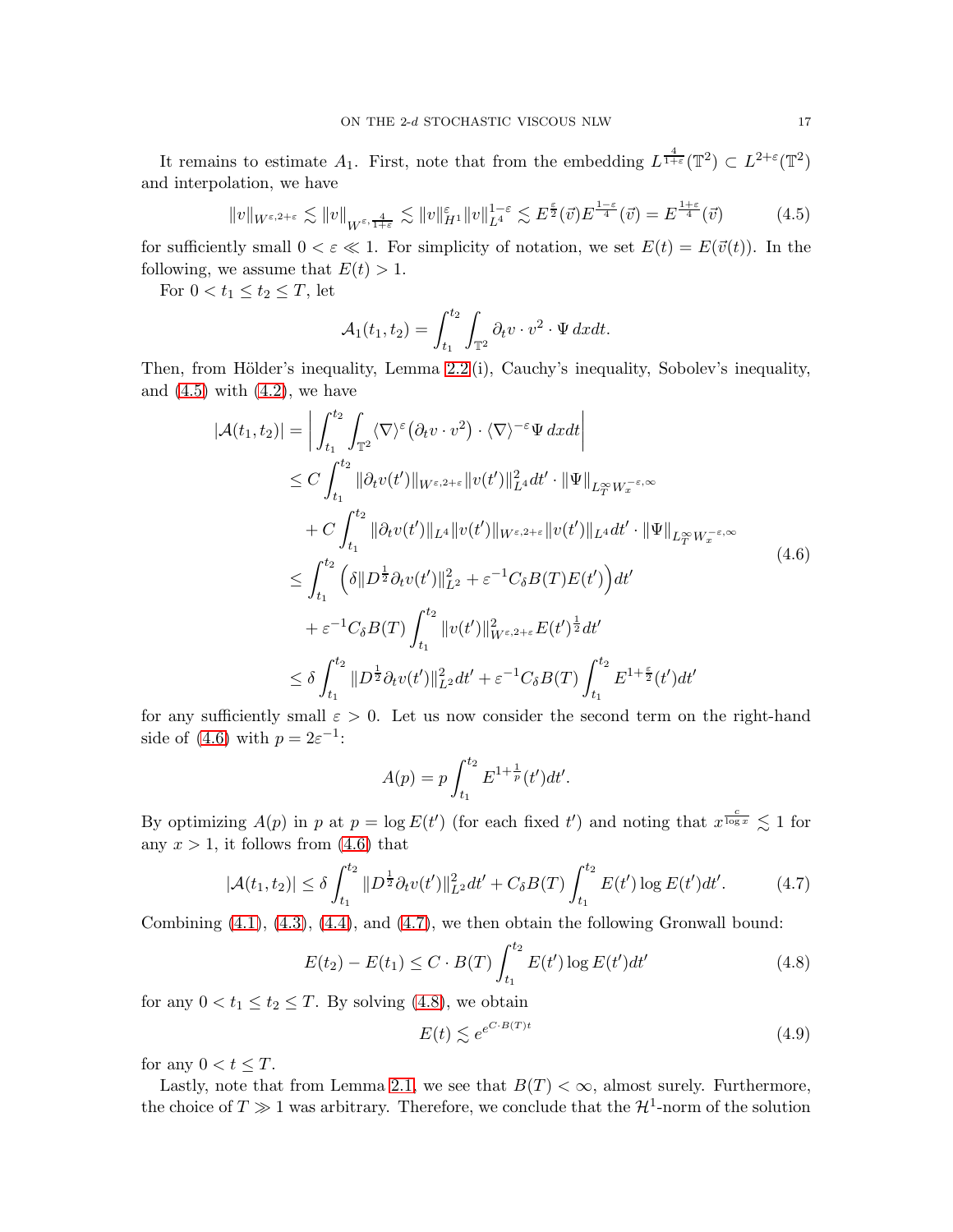$(v, \partial_t v)(t)$  to [\(1.21\)](#page-5-1) remains finite on any finite time interval [0, T], almost surely, thus allowing us to iteratively apply Proposition [3.1.](#page-13-1) This concludes the proof of Theorem [1.3.](#page-5-0)

Remark 4.1. (i) In order to justify the formal computation in this subsection, we need to proceed with the smooth solution  $(v_N, \partial_t v_N)$  to the truncated equation [\(1.14\)](#page-3-2) with the frequency truncated initial data  $(P_N u_0, P_N u_1)$  (for example, to guarantee finiteness of the last term on the right-hand side of [\(4.1\)](#page-15-2)) and then take  $N \to \infty$  in [\(4.9\)](#page-16-4) by noting that the implicit constant is independent of  $N \in \mathbb{N}$  and by using Proposition [3.1](#page-13-1) (namely, the continuous dependence of a solution on an enhanced data set). This argument, however, is standard and thus we omit details. See, for example, [\[35\]](#page-23-8).

(ii) By refining the argument, it is possible to obtain a double exponential bound

$$
||(v, \partial_t v)(t)||_{\mathcal{H}^1} \le Ce^{e^{C(\omega)t^{\theta}}}
$$

<span id="page-17-0"></span>for some  $\theta > 0$  and an almost surely finite random constant  $C(\omega) > 0$ . We, however, do not pursue this issue here. See, for example, Remark 3.7 in [\[19\]](#page-22-4).

### 5. Almost sure global well-posedness

In this section, we first sketch the proof of almost sure global well-posedness with the Gaussian random initial data  $(u_0^{\omega}, u_1^{\omega})$  in [\(1.24\)](#page-5-3) (Theorem [1.4\)](#page-6-0), and then briefly discuss the proof of almost sure global well-posedness with the shifted initial data  $(v_0, v_1) + (u_0^{\omega}, u_1^{\omega})$ (Corollary [1.5\)](#page-7-2).

<span id="page-17-1"></span>5.1. Invariant measure argument. As mentioned in Section [1,](#page-0-0) the main strategy for proving Theorem [1.4](#page-6-0) is to (i) use the mutual absolute continuity of  $\vec{\mu}_1$  (the law of the random initial data  $(u_0^{\omega}, u_1^{\omega})$  in [\(1.24\)](#page-5-3)) and the Gibbs measure  $\vec{\rho}$  in [\(1.30\)](#page-6-5) and (ii) then apply Bourgain's invariant measure argument. In the following, given a random variable X, let  $\mathcal{L}(X)$  denote the law of X.

For this purpose, we first review the construction of the Gibbs measure  $\vec{\rho}$ . Given  $N \in \mathbb{N}$ , consider the truncated Gibbs measure:

<span id="page-17-4"></span><span id="page-17-2"></span>
$$
d\vec{\rho}_N(u, \partial_t u) = Z_N^{-1} R_N(u) d\vec{\mu}_1(u, \partial_t u)
$$
\n(5.1)

with the truncated renormalized density:

$$
R_N(u) = \exp\bigg(-\frac{1}{k+1} \int_{\mathbb{T}^2} :(\mathbf{P}_N u)^{k+1}(x) : dx\bigg),\tag{5.2}
$$

where the Wick power  $:({\bf P}_N u)^{k+1}$ : is defined by

<span id="page-17-3"></span>
$$
:(\mathbf{P}_N u)^{k+1}(x):\stackrel{\text{def}}{=} H_{k+1}(\mathbf{P}_N u(x); \alpha_N)
$$

with  $\alpha_N$  as in [\(1.27\)](#page-6-4). Then, it is known that  $\{R_N\}_{N\in\mathbb{N}}$  converges to some  $R(u)$  in  $L^p(\vec{\mu}_1)$ for any finite  $p \ge 1$  and thus the truncated Gibbs measure  $\vec{\rho}_N$  in [\(5.1\)](#page-17-2) converges, say in total variation, to the renormalized Gibbs measure  $\vec{\rho}$  given by

$$
d\vec{\rho}(u,\partial_t u) = Z^{-1}R(u)d\vec{\mu}_1(u,\partial_t u)
$$
  
=  $Z^{-1}\exp\left(-\frac{1}{k+1}\int_{\mathbb{T}^2} :u^{k+1}(x):dx\right)d\vec{\mu}_1(u,\partial_t u).$  (5.3)

Furthermore, the resulting Gibbs measure  $\vec{\rho}$  and  $\vec{\mu}_1$  are mutually absolutely continuous. See [\[42,](#page-23-18) [15,](#page-22-20) [13,](#page-22-21) [40\]](#page-23-19) for details.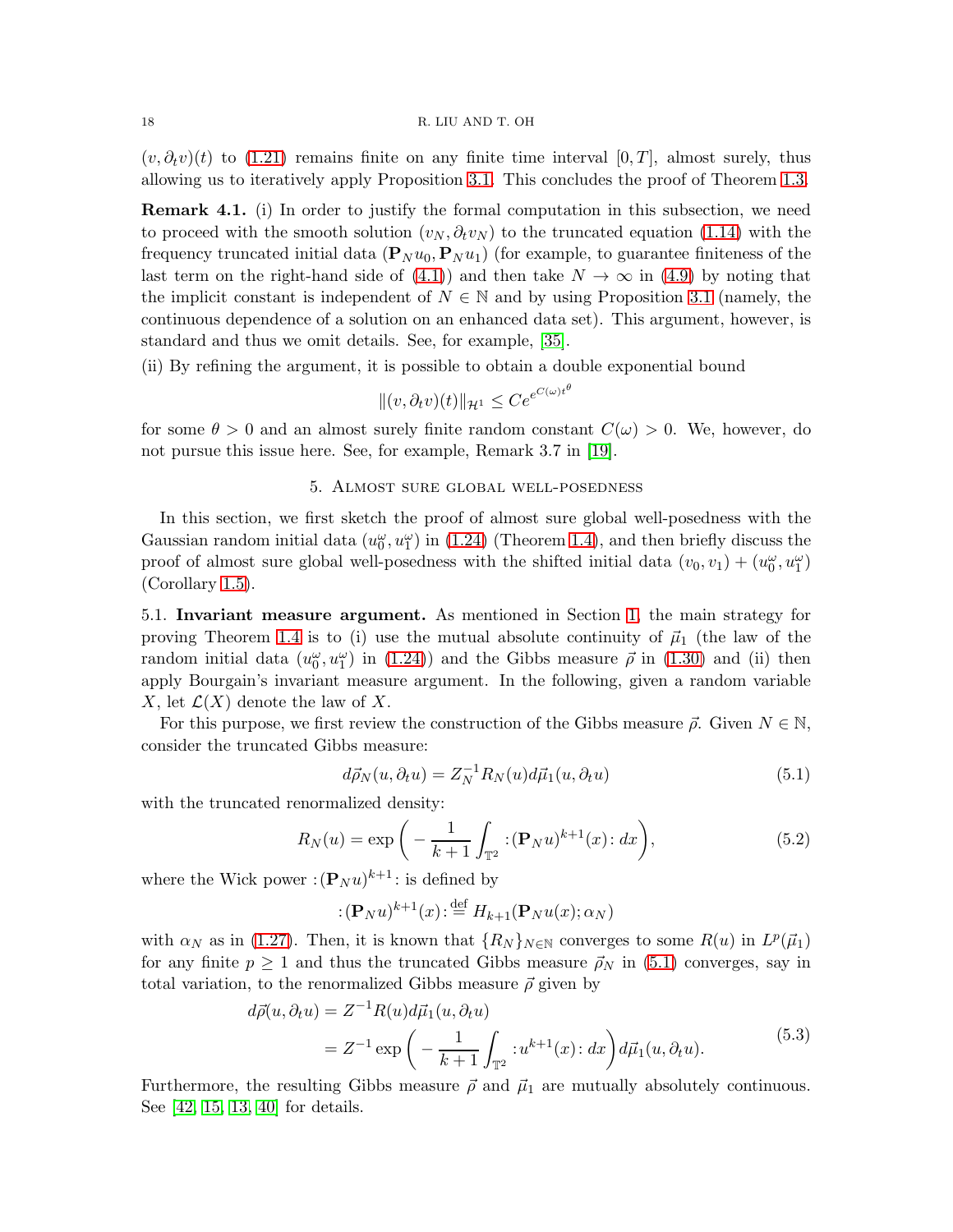Next, we turn our attention to the well-posedness part. Let us consider the following truncated SvNLW:

$$
\partial_t^2 u_N + (1 - \Delta)u_N + D\partial_t u_N + \mathbf{P}_N(\div(\mathbf{P}_N u_N)^k \div) = \sqrt{2}D^{\frac{1}{2}}\xi
$$
 (5.4)

and its formal limit:

<span id="page-18-2"></span><span id="page-18-1"></span>
$$
\partial_t^2 u + (1 - \Delta)u + D\partial_t u + : u^k := \sqrt{2}D^{\frac{1}{2}}\xi.
$$
\n
$$
(5.5)
$$

As we see below, the truncated Gibbs measure  $\vec{\rho}_N$  in [\(5.1\)](#page-17-2) is invariant under the truncated dynamics [\(5.4\)](#page-18-1). Then, Bourgain's invariant measure argument [\[4,](#page-22-8) [5\]](#page-22-5) yields the following almost sure global well-posedness.

<span id="page-18-0"></span>**Theorem 5.1.** Let  $k \in 2\mathbb{N} + 1$ . Then, the renormalized SvNLW [\(5.5\)](#page-18-2) is almost surely globally well-posed with respect to the renormalized Gibbs measure  $\vec{\rho}$  in [\(5.3\)](#page-17-3). Furthermore, the renormalized Gibbs measure  $\vec{\rho}$  is invariant under the dynamics.

More precisely, there exists a non-trivial stochastic process  $(u, \partial_t u) \in C(\mathbb{R}_+; \mathcal{H}^{-\varepsilon}(\mathbb{T}^2))$  for any  $\varepsilon > 0$  such that, given any  $T > 0$ , the solution  $(u_N, \partial_t u_N)$  to the truncated SvNLW [\(5.4\)](#page-18-1) with  $\mathcal{L}((u_N(0), \partial_t u_N(0)) = \vec{\rho}_N$  converges in probability to some stochastic process  $(u, \partial_t u)$ in  $C([0,T]; \mathcal{H}^{-\varepsilon}(\mathbb{T}^2))$ . Moreover, we have  $\mathcal{L}(u(t), \partial_t u(t)) = \vec{\rho}$  for any  $t \geq 0$ .

The proof of Theorem [5.1](#page-18-0) follows exactly the same steps as in the proof of the almost sure global well-posedness to the stochastic damped NLW studied in [\[19\]](#page-22-4):

$$
\partial_t^2 u + \partial_t u + (1 - \Delta)u + : u^k := \sqrt{2}\xi
$$

and thus we only sketch the key steps in the following.

Let us first describe the precise meaning of the renormalizations in [\(5.4\)](#page-18-1) and [\(5.5\)](#page-18-2). Write the solution  $u_N$  to [\(5.4\)](#page-18-1) with  $\mathcal{L}((u_N, \partial_t u_N)|_{t=0}) = \vec{\mu}_1$  as

<span id="page-18-6"></span>
$$
u_N = v_N + \Phi = (v_N + \Phi_N) + \mathbf{P}_N^{\perp} \Phi,
$$

where  $\mathbf{P}_N^{\perp} = \text{Id} - \mathbf{P}_N$  and  $\Phi$  denotes the stochastic convolution defined in [\(1.26\)](#page-6-2) (recall that<sup>[6](#page-18-3)</sup>  $\mathcal{L}((\Phi(t), \partial_t \Phi(t))) = \vec{\mu}_1$  for any  $t \geq 0$ . Then, we see that [\(5.4\)](#page-18-1) decouples into the linear dynamics for the high frequency part  $\mathbf{P}_{N}^{\perp}u_{N} = \mathbf{P}_{N}^{\perp}\Phi$ :

$$
\partial_t^2 \mathbf{P}_N^\perp \Phi + (1 - \Delta) \mathbf{P}_N^\perp \Phi + D \partial_t \mathbf{P}_N^\perp \Phi = \sqrt{2} \mathbf{P}_N^\perp D^{\frac{1}{2}} \xi \tag{5.6}
$$

and the nonlinear dynamics for the low frequency part  ${\bf P}_N u_N$ :

$$
\partial_t^2 \mathbf{P}_N u_N + (1 - \Delta) \mathbf{P}_N u_N + D \partial_t \mathbf{P}_N u_N + \mathbf{P}_N ( :(\mathbf{P}_N u_N)^k : ) = \sqrt{2} \mathbf{P}_N D^{\frac{1}{2}} \xi. \tag{5.7}
$$

In terms of  $v_N = \mathbf{P}_N u_N - \Phi_N$ , we can write [\(5.7\)](#page-18-4) as

$$
\begin{cases} \partial_t^2 v_N + (1 - \Delta) v_N + D \partial_t v_N + \sum_{\ell=0}^k {k \choose \ell} \mathbf{P}_N (\; : \Phi_N^{\ell} : v_N^{k-\ell}) = 0 \\ (v_N, \partial_t v_N)|_{t=0} = (0, 0), \end{cases}
$$
 (5.8)

where the Wick power is defined by

<span id="page-18-5"></span><span id="page-18-4"></span>
$$
:\!\Phi_{N}^{\ell}(t,x)\!:\stackrel{\text{def}}{=} H_{\ell}(\Phi_{N}(t,x);\alpha_{N}),
$$

<span id="page-18-3"></span><sup>&</sup>lt;sup>6</sup>A tedious but direct computation, as in [\(1.27\)](#page-6-4), shows that  $\mathbb{E}\left[\left|\widehat{\partial_t \Phi}(t,n)\right|^2\right] = 1$  for any  $n \in \mathbb{Z}^2$ .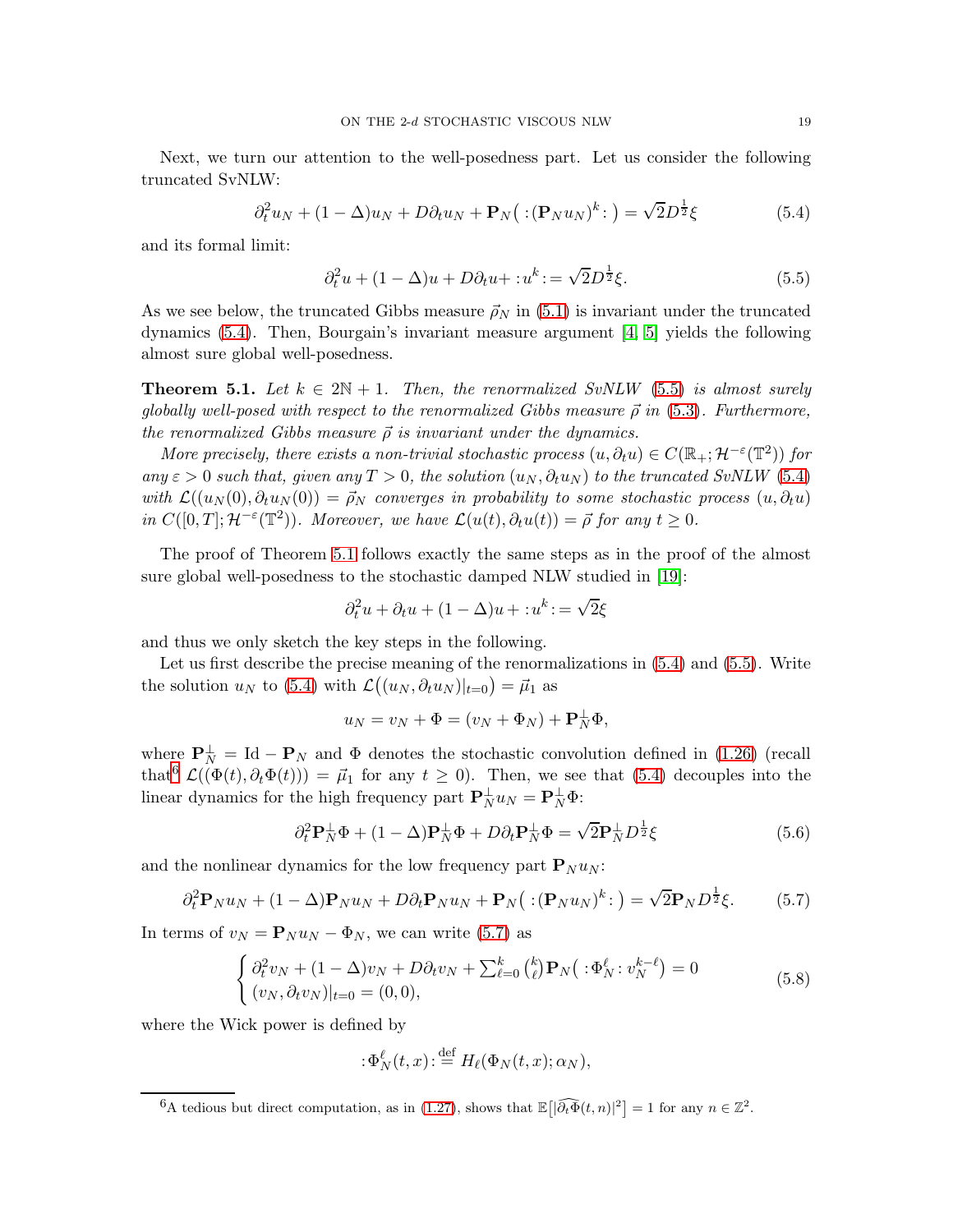where  $\alpha_N$  is as in [\(1.27\)](#page-6-4). By taking  $N \to \infty$ , we obtain the limiting equation:

<span id="page-19-0"></span>
$$
\begin{cases} \partial_t^2 v + (1 - \Delta)v + D\partial_t v + \sum_{\ell=0}^k {k \choose \ell} : \Phi^\ell : v^{k-\ell} = 0 \\ (v, \partial_t v)|_{t=0} = (0, 0). \end{cases}
$$
(5.9)

In view of Lemma [2.1,](#page-10-2) the local well-posedness result (Proposition [3.1\)](#page-13-1) applies to [\(5.8\)](#page-18-5) and [\(5.9\)](#page-19-0), uniformly in  $N \in \mathbb{N}$ . Furthermore, the solution  $v_N$  converges to v on the (random) time interval of local existence.

Once we check invariance of the truncated Gibbs measure  $\vec{\rho}_N$  in [\(5.1\)](#page-17-2) under the truncated SvNLW dynamics [\(5.4\)](#page-18-1), the rest of the proof of Theorem [5.1](#page-18-0) follows from a standard application of Bourgain's invariant measure argument. See, for example, [\[38,](#page-23-20) [33,](#page-23-15) [8,](#page-22-15) [34\]](#page-23-16) for details in the context of stochastic nonlinear wave equations. See also [\[41\]](#page-23-21).

Invariance of the truncated Gibbs measure  $\vec{\rho}_N$  under the truncated SvNLW dynamics [\(5.4\)](#page-18-1) follows from exactly the same argument presented in Section 4 of [\[19\]](#page-22-4). For readers' convenience, however, we sketch the argument. Given  $N \in \mathbb{N}$ , define the marginal probabilities measures  $\vec{\mu}_{1,N}$  and  $\vec{\mu}_{1,N}^{\perp}$  on  $\mathbf{P}_N\mathcal{H}^{-\varepsilon}(\mathbb{T}^2)$  and  $\mathbf{P}_N^{\perp}\mathcal{H}^{-\varepsilon}(\mathbb{T}^2)$ , respectively, as the induced probability measures under the map  $T_N$  for  $\vec{\mu}_{1,N}$  and  $T_N^{\perp}$  for  $\vec{\mu}_{1,N}^{\perp}$ , where

$$
T_N: \omega \in \Omega \longmapsto (\mathbf{P}_N u_0^{\omega}, \mathbf{P}_N u_1^{\omega})
$$
 and  $T_N^{\perp}: \omega \in \Omega \longmapsto (\mathbf{P}_N^{\perp} u_0^{\omega}, \mathbf{P}_N^{\perp} u_2^{\omega}),$ 

where  $(u_0^{\omega}, u_1^{\omega})$  is as in [\(1.24\)](#page-5-3). Then, with  $\vec{\mu}_1 = \vec{\mu}_{1,N} \otimes \vec{\mu}_{1,N}^{\perp}$ , it follows from [\(5.1\)](#page-17-2) that

<span id="page-19-4"></span><span id="page-19-1"></span>
$$
\vec{\rho}_N = \vec{\nu}_N \otimes \vec{\mu}_{1,N}^{\perp},\tag{5.10}
$$

where  $\vec{\nu}_N$  is given by  $d\vec{\nu}_N = Z_N^{-1} R_N(u) d\vec{\mu}_{1,N}$  with the density  $R_N$  as in [\(5.2\)](#page-17-4). The high frequency dynamics [\(5.6\)](#page-18-6) is linear and thus we can readily verify that the Gaussian measure  $\vec{\mu}_{1,N}^{\perp}$  is invariant under the dynamics of [\(5.6\)](#page-18-6). Hence, it remains to check invariance of  $\vec{\nu}_N$ under the low frequency dynamics [\(5.7\)](#page-18-4).

With  $(u_N^1, u_N^2) = (\mathbf{P}_N u_N, \partial_t \mathbf{P}_N u_N)$ , we can write [\(5.7\)](#page-18-4) in the following Ito formulation:

$$
d\begin{pmatrix} u_N^1 \\ u_N^2 \end{pmatrix} = -\left\{ \begin{pmatrix} 0 & -1 \\ 1 - \Delta & 0 \end{pmatrix} \begin{pmatrix} u_N^1 \\ u_N^2 \end{pmatrix} + \begin{pmatrix} 0 \\ \mathbf{P}_N \end{pmatrix} \begin{pmatrix} u_N^1 \\ \vdots \\ u_N^N \end{pmatrix} \right\} dt + \begin{pmatrix} 0 \\ -Du_N^2 dt + \sqrt{2} \mathbf{P}_N D^{\frac{1}{2}} dW \end{pmatrix}.
$$
\n(5.11)

This shows that the generator  $\mathcal{L}^N$  of the Markov semigroup for [\(5.11\)](#page-19-1) can be written as  $\mathcal{L}^N = \mathcal{L}_1^N + \mathcal{L}_2^N$ , where  $\mathcal{L}_1^N$  denotes the generator for the deterministic NLW with the truncated nonlinearity:

$$
d\begin{pmatrix} u_N^1 \\ u_N^2 \end{pmatrix} = -\left\{ \begin{pmatrix} 0 & -1 \\ 1 - \Delta & 0 \end{pmatrix} \begin{pmatrix} u_N^1 \\ u_N^2 \end{pmatrix} + \begin{pmatrix} 0 \\ \mathbf{P}_N \end{pmatrix} \begin{pmatrix} u_N^1 \\ \vdots \\ u_N^N \end{pmatrix} \right\} dt \tag{5.12}
$$

and  $\mathcal{L}_2^N$  denotes the generator for the Ornstein-Uhlenbeck process:

<span id="page-19-3"></span><span id="page-19-2"></span>
$$
du_N^2 = -Du_N^2 dt + \sqrt{2} \mathbf{P}_N D^{\frac{1}{2}} dW.
$$
\n(5.13)

Invariance of  $\vec{\nu}_N$  under the dynamics of [\(5.12\)](#page-19-2) follows easily from the Hamiltonian structure of [\(5.12\)](#page-19-2) with the Hamiltonian:

$$
E_N(u_N^1, u_N^2) = \frac{1}{2} \int_{\mathbb{T}^2} \left( (u_N^1)^2 + |\nabla u_N^1|^2 \right) dx + \frac{1}{2} \int_{\mathbb{T}^2} (u_N^2)^2 dx - \log \left( R_N(u_N^1) \right),
$$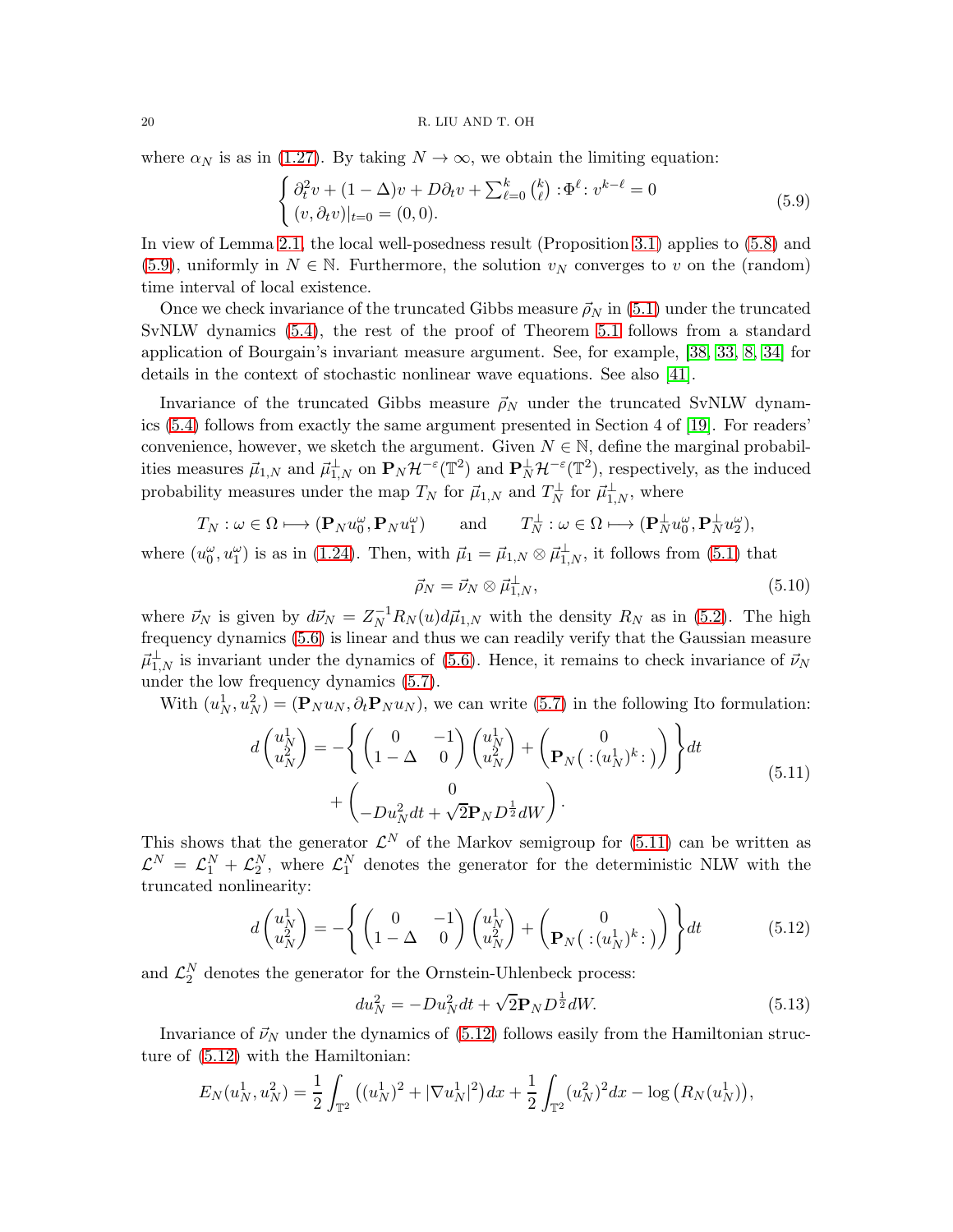where  $R_N$  is as in [\(5.2\)](#page-17-4), in particular, the conservation of the Hamiltonian  $E_N(u_N^1, u_N^2)$ and Liouville's theorem (on a finite-dimensional phase space  $\mathbf{P}_N\mathcal{H}^{-\varepsilon}(\mathbb{T}^2)$ ). Hence, we have  $(\mathcal{L}_1^N)^* \vec{\nu}_N = 0.$ 

As for [\(5.13\)](#page-19-3), recalling that the Ornstein-Uhlenbeck process preserves the standard Gaussian measure (at each frequency on the Fourier side), we see that  $\vec{\nu}_N$  is also invariant under the dynamics of [\(5.13\)](#page-19-3), since, on the second component  $u_N^2$ , the measure  $\vec{\nu}_N$  is nothing but the white noise  $\mu_0$  (projected onto the low frequencies  $\{|n| \leq N\}$ ). Hence, we have  $(\mathcal{L}_2^N)^* \vec{\nu}_N = 0$ . Therefore, we conclude that

$$
(\mathcal{L}^N)^* \vec{\nu}_N = (\mathcal{L}_1^N)^* \vec{\nu}_N + (\mathcal{L}_2^N)^* \vec{\nu}_N = 0.
$$

This shows invariance of  $\vec{\nu}_N$  under [\(5.11\)](#page-19-1) and hence under [\(5.7\)](#page-18-4). Finally, invariance of the truncated Gibbs measure  $\vec{\rho}_N$  in [\(5.1\)](#page-17-2) under the truncated SvNLW dynamics [\(5.4\)](#page-18-1) follows from [\(5.10\)](#page-19-4) and the invariance of  $\vec{\mu}_{1,N}^{\perp}$  and  $\vec{\nu}_N$  under [\(5.6\)](#page-18-6) and [\(5.11\)](#page-19-1), respectively.

Remark 5.2. As a consequence of Bourgain's invariant measure argument, the solution  $(u, \partial_t u)$  to [\(1.18\)](#page-4-3) constructed in Theorem [1.4](#page-6-0) satisfies the following logarithmic growth bound:

$$
\|(u(t),\partial_t u(t))\|_{\mathcal{H}^{-\varepsilon}}\leq C(\omega)\big(\log(1+t)\big)^{\frac{k}{2}}
$$

<span id="page-20-0"></span>for any  $t \geq 0$ . See [\[38\]](#page-23-20) for details.

5.2. Almost sure global well-posedness with the shifted initial data. We conclude this paper by briefly discussing the proof of Corollary [1.5,](#page-7-2) using the Cameron-Martin theorem [\[11\]](#page-22-9). For this purpose, we first go over the definition of abstract Wiener spaces introduced by Gross  $[16]$ . See also Kuo  $[25]$ . Let H be a real separable Hilbert space. It is known that the Gauss measure  $\mu$  with the density  $d\mu = Z^{-1}e^{-\frac{1}{2}\|x\|_H^2}dx$  is only finitely additive if dim  $H = \infty$ .

Let  $P$  denotes the collection of all finite dimensional orthogonal projections of  $H$ . A seminorm  $\| \cdot \|$  on H is said to be measurable if, for any  $\varepsilon > 0$ , there exists  $P_{\varepsilon} \in \mathcal{P}$  such that  $\mu(||\mathbf{P}x|| > \varepsilon) < \varepsilon$  for all  $\mathbf{P} \in \mathcal{P}$  with  $\mathbf{P} \perp \mathbf{P}_{\varepsilon}$ . Let B be the completion of H with respect to this seminorm  $|||\cdot|||$ . Then, Gross [\[16\]](#page-22-22) showed that we can construct  $\mu$  as a countably additive Gaussian measure on B. In this case, we say that the triplet  $(B, H, \mu)$  is an *abstract Wiener space*. The original Hilbert space  $H$  is referred to as a *Cameron-Martin* space or a reproducing kernel Hilbert space.

Let  $(B, H, \mu)$  be an abstract Wiener space. Then, the Cameron-Martin Theorem [\[11\]](#page-22-9) states the following.

<span id="page-20-1"></span>**Lemma 5.3.** Given  $h \in B$ , define a shifted measure  $\mu_h$  by  $\mu_h(\cdot) := \mu(\cdot - h)$ . Then, the shifted measure  $\mu_h$  and the original Gaussian measure are equivalent (namely, mutually absolutely continuous) if and only if  $h \in H$ .

Let  $(u_0^{\omega}, u_1^{\omega})$  be as in [\(1.24\)](#page-5-3). Then, its distribution is given by  $\vec{\mu}_1 = \mu_1 \otimes \mu_0$  defined in [\(1.31\)](#page-7-3), with the formal density:

$$
d\vec{\mu}_1 = Z^{-1} e^{-\frac{1}{2} ||(u,v)||^2_{\mathcal{H}^1}} d(u,v).
$$

In this context, the Cameron-Martin theorem states that the Gaussian measure  $\vec{\mu}_1$  and the shifted measure

<span id="page-20-2"></span>
$$
\vec{\mu}_{1,\vec{v}_0}(\cdot) := \vec{\mu}_1(\cdot - \vec{v}_0) \tag{5.14}
$$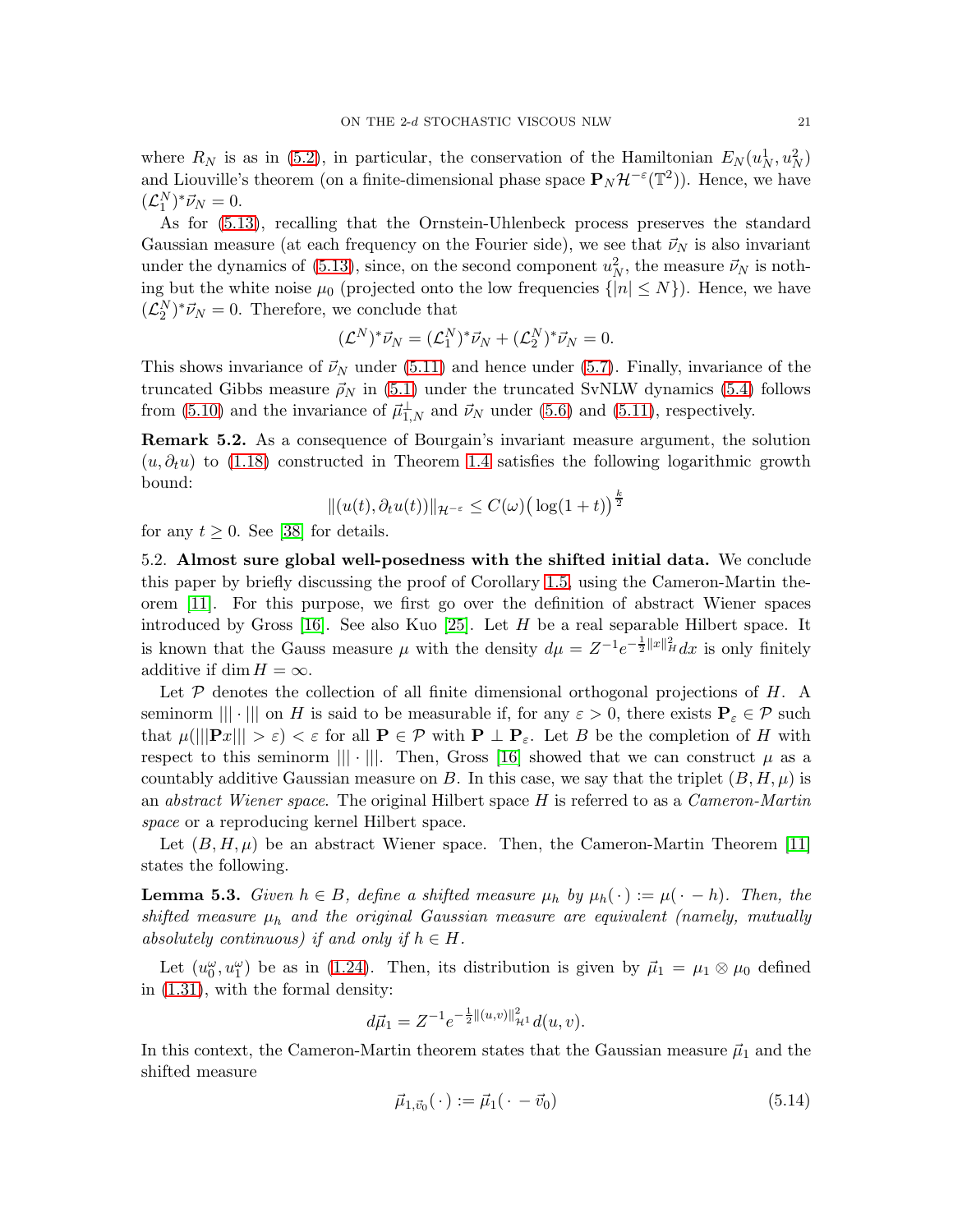#### 22 R. LIU AND T. OH

are equivalent if and only if  $\vec{v}_0 = (v_0, v_1)$  belongs to the Cameron-Martin space  $\mathcal{H}^1(\mathbb{T}^2)$ .

Now, fix  $\vec{v}_0 = (v_0, v_1) \in \mathcal{H}^1(\mathbb{T}^2)$ . Let  $\Phi[\vec{v}_0 + \vec{u}_0^{\omega}]$  be the stochastic convolution defined in [\(1.32\)](#page-7-4). With  $\Phi_N[\vec{v}_0 + \vec{u}_0^{\omega}] = \mathbf{P}_N \Phi[\vec{v}_0 + \vec{u}_0^{\omega}],$  we define the Wick power  $\cdot (\Phi_N[\vec{v}_0 + \vec{u}_0^{\omega}])^{\ell}$ : as in [\(1.33\)](#page-7-1). Then, from Sobolev's embedding (with large  $r \gg 1$  such that  $\epsilon r > 4$ ), [\(1.32\)](#page-7-4), [\(1.33\)](#page-7-1), and Lemma [2.2](#page-12-2) (ii) followed by Lemma [2.2](#page-12-2) (i) and Sobolev's inequality, we have

$$
\| : (\Phi_N[\vec{v}_0 + \vec{u}_0^{\omega}])^{\ell} : \|_{C_T W_x^{-\epsilon, \infty}} \lesssim \| : (V(t)\vec{v}_0 + \Phi_N[\vec{u}_0^{\omega}])^{\ell} : \|_{C_T W_x^{-\frac{\epsilon}{2}, r}}
$$
  
\n
$$
\lesssim \sum_{j=0}^{\ell} \| (V(t)\vec{v}_0)^j \|_{C_T W_x^{\frac{\epsilon}{2}, p}} \| : (\Phi_N[u_0^{\omega}])^{\ell-j} : \|_{C_T W_x^{-\frac{\epsilon}{2}, \infty}}
$$
  
\n
$$
\lesssim \sum_{j=0}^{\ell} \| (V(t)\vec{v}_0) \|_{C_T W_x^{\frac{\epsilon}{2}, \frac{4}{\epsilon}}} \| (V(t)\vec{v}_0) \|_{C_T L_x^{\frac{4p(j-1)}{4-\epsilon p}}} \| : (\Phi_N[u_0^{\omega}])^{\ell-j} : \|_{C_T W_x^{-\frac{\epsilon}{2}, \infty}}
$$
  
\n
$$
\lesssim \sum_{j=0}^{\ell} \| (V(t)\vec{v}_0) \|_{C_T H_x^1}^j \| : (\Phi_N[u_0^{\omega}])^{\ell-j} : \|_{C_T W_x^{-\frac{\epsilon}{2}, \infty}}
$$
  
\n
$$
< \infty,
$$
  
\n(5.15)

almost surely, thanks to the fact that  $\vec{v}_0 \in \mathcal{H}^1(\mathbb{T}^2)$  and Lemma [2.1.](#page-10-2) Here, we chose  $p \geq 1$ such that  $\frac{\varepsilon}{4} < \frac{1}{p} < \frac{1}{r} + \frac{\varepsilon}{4}$  $\frac{\varepsilon}{4}$ . We also point out that the implicit constants in [\(5.15\)](#page-21-0) are independent of the cutoff size  $N \in \mathbb{N}$ . A slight modification of [\(5.15\)](#page-21-0), combined with Lemma [2.1,](#page-10-2) allows us to construct the Wick power  $:(\Phi[\vec{v}_0 + \vec{u}_0^{\omega}])^{\ell}$ : by a limiting procedure. Given  $\vec{w}_0 = (w_0, w_1) \in \mathcal{H}^{-\varepsilon}(\mathbb{T}^2)$ , consider the following Cauchy problem:

<span id="page-21-1"></span><span id="page-21-0"></span>
$$
\begin{cases} \partial_t^2 v + (1 - \Delta)v + D\partial_t v + \sum_{\ell=0}^k {k \choose \ell} : (\Phi[\vec{w}_0])^\ell : v^{k-\ell} = 0 \\ (v, \partial_t v)|_{t=0} = (0, 0). \end{cases}
$$
(5.16)

In the following, we write the solution  $\vec{v} = (v, \partial_t v)$  to [\(5.16\)](#page-21-1) as  $\vec{v}[\vec{w_0}]$  to signify the dependence on  $\vec{w}_0$ . Here, the Wick power :  $(\Phi[\vec{w}_0])^{\ell}$ :, if it exists, is defined by a limiting procedure as above with the divergent constant  $\alpha_N$  in [\(1.27\)](#page-6-4). For  $\vec{w}_0 = \vec{w}_0^{\omega}$  distributed by  $\vec{\mu}_1$ , the Wick power exists almost surely. Furthermore, as discussed in Subsection [5.1,](#page-17-1) by Bourgain's invariant measure argument, the solution  $v[\vec{u}_0^{\omega}]$  to [\(5.16\)](#page-21-1) exists globally in time, almost surely. In particular, by a close inspection of the argument (see, for example, [\[38\]](#page-23-20)), we can also show that

<span id="page-21-4"></span><span id="page-21-3"></span>
$$
\sup_{t\geq 0} \frac{\|\vec{v}[\vec{u}_0^{\omega}](t)\|_{\mathcal{H}^{1-\varepsilon}}}{C(t)} < \infty,\tag{5.17}
$$

almost surely, for some deterministic increasing function  $C(t)$ .<sup>[7](#page-21-2)</sup>

We now define a set  $\mathcal{A} \subset \mathcal{H}^{-\varepsilon}(\mathbb{T}^2)$  by

$$
\mathcal{A} = \left\{ \vec{w}_0 \in \mathcal{H}^{-\varepsilon}(\mathbb{T}^2) : \sup_{t \ge 0} \frac{\|\vec{v}[\vec{w}_0](t)\|_{\mathcal{H}^{1-\varepsilon}}}{C(t)} < \infty \right\}.
$$
 (5.18)

From the construction, we see that the map  $\vec{w}_0 \mapsto \{:(\Phi[\vec{w}_0])^{\ell}:\}_{\ell=1}^{k}$  is measurable (but is not continuous). Furthermore, the solution map  $(\Phi[\vec{w}_0],:(\Phi[\vec{w}_0])^2:,\ldots,:(\Phi[\vec{w}_0])^k:\to\vec{v}[\vec{w}_0]$  is continuous; see, for example, Proposition [3.1.](#page-13-1) Hence, the map  $w_0 \mapsto \vec{v}[\vec{w}_0]$  is measurable and thus the set  $A$  in [\(5.18\)](#page-21-3) is a measurable set. Therefore, from Lemma [5.3](#page-20-1) with [\(5.17\)](#page-21-4)

<span id="page-21-2"></span><sup>7</sup>A polynomial growth would suffice.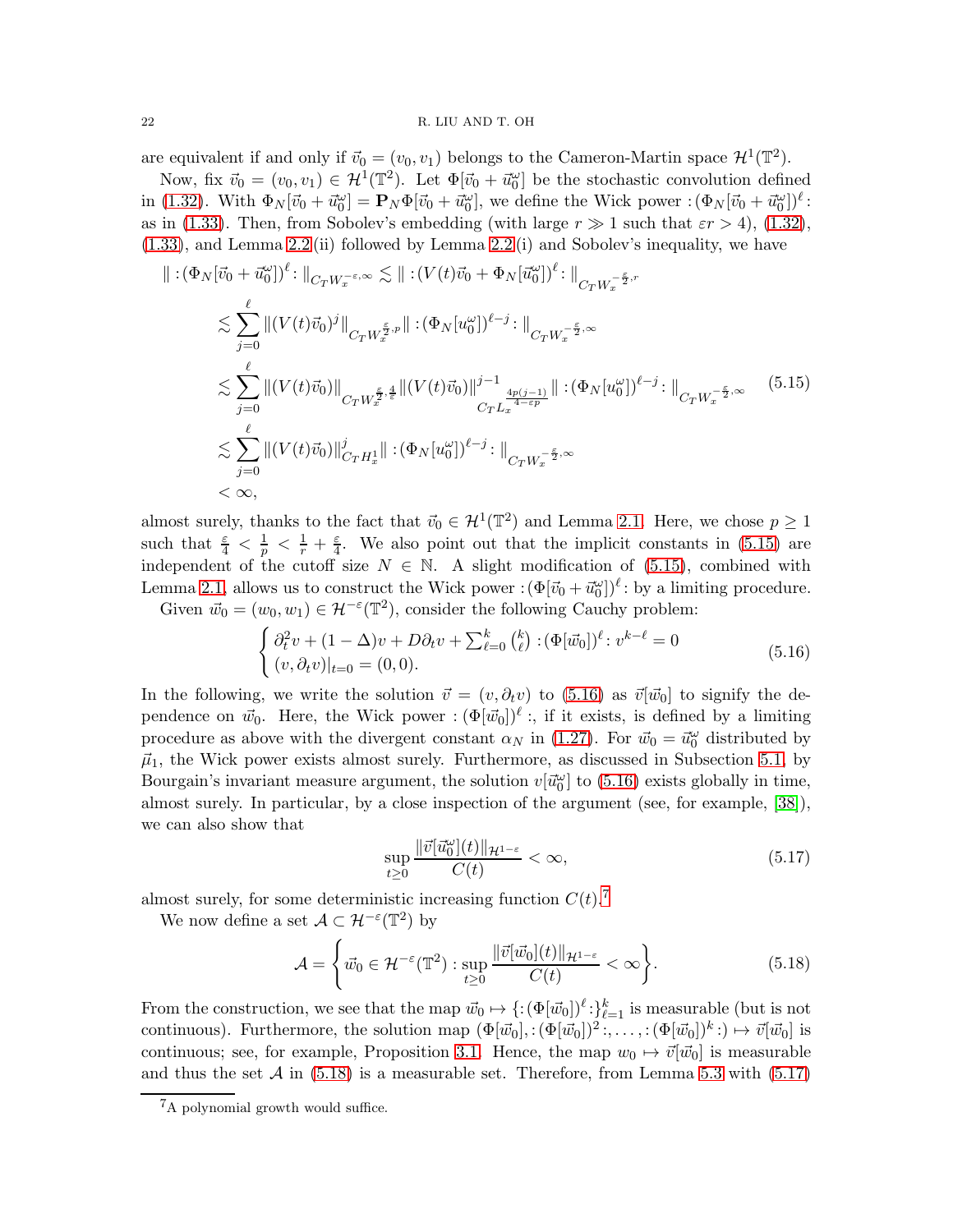(namely  $\vec{\mu}_1(\mathcal{A}) = 1$ ), we conclude that  $\vec{\mu}_{1,\vec{v}_0}(\mathcal{A}) = 1$ , where  $\vec{\mu}_{1,\vec{v}_0}$  is as in [\(5.14\)](#page-20-2). Noting that  $\vec{\mu}_{1,\vec{v}_0}$  is the distribution of the shifted initial data  $\vec{v}_0 + \vec{u}_0^{\omega}$ , we conclude that the  $\mathcal{H}^{1-\varepsilon}$ norm of the solution  $\vec{v}$  to [\(1.34\)](#page-7-0) remains finite for finite times, almost surely. This proves Corollary [1.5.](#page-7-2)

Acknowledgements. R.L. and T.O. were supported by the European Research Council (grant no. 864138 "SingStochDispDyn"). The authors would like to thank Leonardo Tolomeo for a helpful discussion. They are also grateful to the anonymous referees for their comments.

#### <span id="page-22-0"></span>**REFERENCES**

- <span id="page-22-12"></span>[1] S. Albeverio, Z. Haba, F. Russo, *Trivial solutions for a non-linear two-space-dimensional wave equation perturbed by space-time white noise,* Stochastics Stochastics Rep. 56 (1996), no. 1-2, 127–160.
- <span id="page-22-18"></span><span id="page-22-16"></span>[2] N. Barashkov, M. Gubinelli, *A variational method for* Φ 4 <sup>3</sup>, Duke Math. J. 169 (2020), no. 17, 3339–3415.
- [3] A. B´enyi, T. Oh, O. Pocovnicu, ´ *Wiener randomization on unbounded domains and an application to almost sure well-posedness of NLS*, Excursions in harmonic analysis. Vol. 4, 3–25, Appl. Numer. Harmon. Anal., Birkhäuser/Springer, Cham, 2015.
- <span id="page-22-8"></span>[4] J. Bourgain, *Periodic nonlinear Schrödinger equation and invariant measures*, Comm. Math. Phys. 166 (1994), no. 1, 1–26.
- <span id="page-22-5"></span>[5] J. Bourgain, *Invariant measures for the 2D-defocusing nonlinear Schrödinger equation*, Comm. Math. Phys. 176 (1996), no. 2, 421–445.
- <span id="page-22-10"></span>[6] J. Bourgain, *Nonlinear Schrödinger equations*, Hyperbolic equations and frequency interactions (Park City, UT, 1995), 3–157, IAS/Park City Math. Ser., 5, Amer. Math. Soc., Providence, RI, 1999.
- <span id="page-22-15"></span><span id="page-22-6"></span>[7] H. Brézis, T. Gallouët, *Nonlinear Schrödinger evolution equations*, Nonlinear Anal. 4 (1980), no. 4, 677–681.
- [8] B. Bringmann, *Invariant Gibbs measures for the three-dimensional wave equation with a Hartree nonlinearity II: dynamics*, to appear in J. Eur. Math. Soc.
- <span id="page-22-11"></span>[9] D. Brydges, G. Slade, *Statistical mechanics of the 2-dimensional focusing nonlinear Schrödinger equation*, Comm. Math. Phys. 182 (1996), no. 2, 485–504.
- <span id="page-22-7"></span>[10] N. Burq, N. Tzvetkov, *Probabilistic well-posedness for the cubic wave equation,* J. Eur. Math. Soc. (JEMS) 16 (2014), no. 1, 1–30.
- <span id="page-22-9"></span>[11] R. Cameron, W. Martin, *Transformations of Wiener integrals under translations*, Ann. of Math. 45, (1944). 386–396.
- <span id="page-22-2"></span>[12] G. Da Prato, A. Debussche, *Strong solutions to the stochastic quantization equations,* Ann. Probab. 31 (2003), no. 4, 1900–1916.
- <span id="page-22-21"></span>[13] G. Da Prato, L. Tubaro, *Wick powers in stochastic PDEs: an introduction,* Technical Report UTM, 2006, 39 pp.
- <span id="page-22-19"></span>[14] P. Friz, N. Victoir, *Multidimensional stochastic processes as rough paths. Theory and applications,* Cambridge Studies in Advanced Mathematics, 120. Cambridge University Press, Cambridge, 2010. xiv+656 pp.
- <span id="page-22-20"></span>[15] J. Glimm, A. Jaffe, *Quantum physics. A functional integral point of view,* Second edition. Springer-Verlag, New York, 1987. xxii+535 pp.
- <span id="page-22-22"></span><span id="page-22-3"></span>[16] L. Gross, *Abstract Wiener spaces,* Proc. 5th Berkeley Sym. Math. Stat. Prob. 2 (1965), 31–42.
- [17] M. Gubinelli, H. Koch, T. Oh, *Renormalization of the two-dimensional stochastic nonlinear wave equations,* Trans. Amer. Math. Soc. 370 (2018), no 10, 7335–7359.
- <span id="page-22-14"></span>[18] M. Gubinelli, H. Koch, T. Oh, *Paracontrolled approach to the three-dimensional stochastic nonlinear wave equation with quadratic nonlinearity*, to appear in J. Eur. Math. Soc.
- <span id="page-22-4"></span>[19] M. Gubinelli, H. Koch, T. Oh, L. Tolomeo, *Global dynamics for the two-dimensional stochastic nonlinear wave equations*, Internat. Math. Res. Not. (2021), rnab084, https://doi.org/10.1093/imrn/rnab084
- <span id="page-22-17"></span><span id="page-22-13"></span>[20] M. Hairer, *A theory of regularity structures*, Invent. Math. 198 (2014), no. 2, 269–504.
- [21] M. Hairer, M. Ryser, H. Weber, *Triviality of the 2D stochastic Allen-Cahn equation*, Electron. J. Probab. 17 (2012), no. 39, 14 pp
- <span id="page-22-1"></span>[22] J. Kuan, S. Canić, *Deterministic ill-posedness and probabilistic well-posedness of the viscous nonlinear wave equation describing fluid-structure interaction*, Trans. Amer. Math. Soc. 374 (2021), 5925–5994.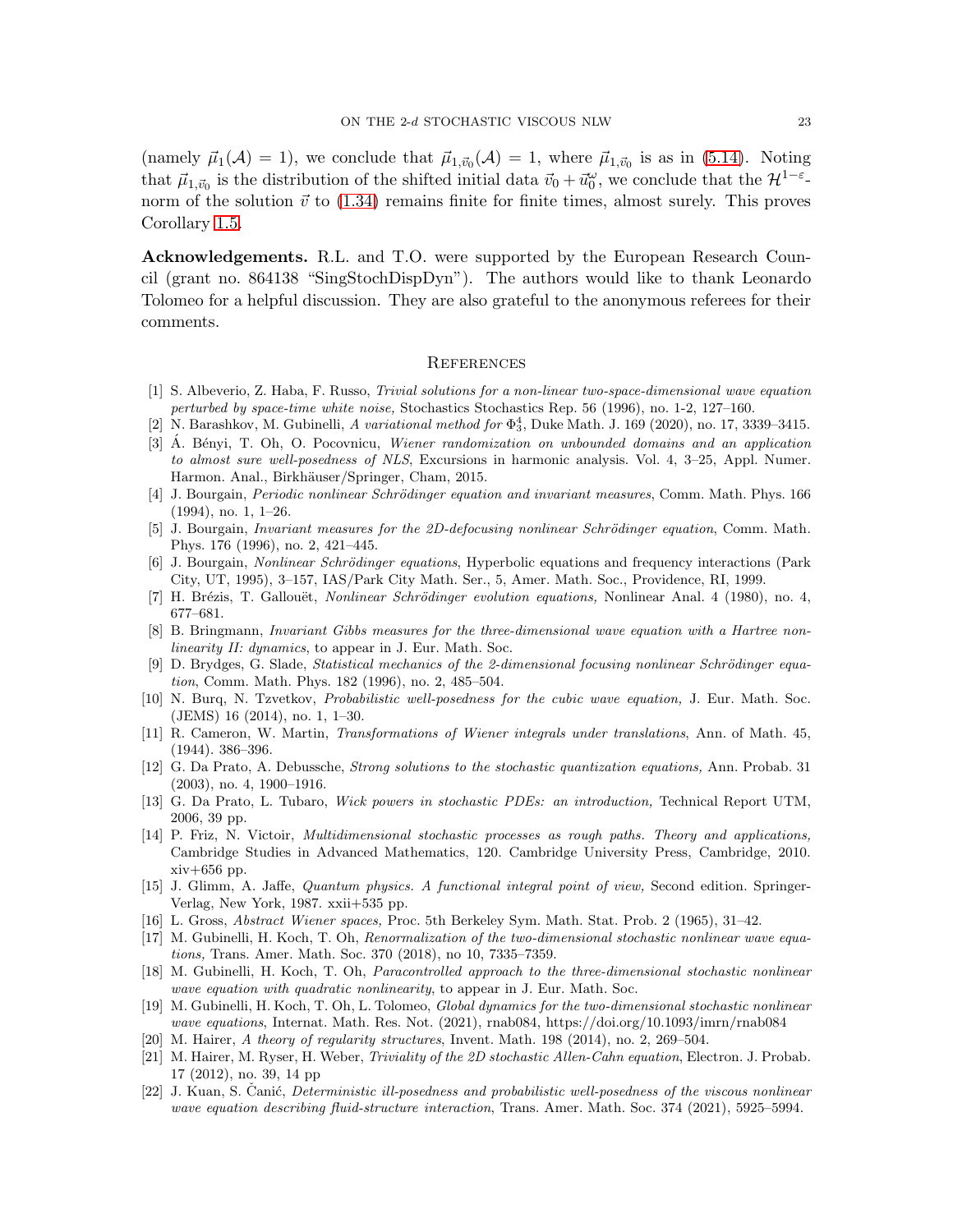#### <span id="page-23-2"></span>24 R. LIU AND T. OH

- <span id="page-23-0"></span>[23] J. Kuan, S. Canić, A stochastically perturbed fluid-structure interaction problem modeled by a stochastic *viscous wave equation*, to appear in J. Differential Equations.
- <span id="page-23-22"></span>[24] J. Kuan, T. Oh, S. Canić, *Probabilistic global well-posedness of a viscous nonlinear wave equation modeling fluid-structure interaction,* arXiv:2109.00094 [math.AP].
- <span id="page-23-9"></span>[25] H. Kuo, *Gaussian Measures in Banach Spaces,* Lec. Notes in Math. 463, Springer-Verlag, New York, 1975.
- <span id="page-23-1"></span>[26] M. Latocca, *Almost sure existence of global solutions for supercritical semilinear wave equations*, J. Differential Equations 273 (2021), 83–121.
- <span id="page-23-5"></span>[27] R. Liu, *Global well-posedness of the two-dimensional random viscous nonlinear wave equations*, arXiv:2203.15393 [math.AP].
- [28] H.P. McKean, *Statistical mechanics of nonlinear wave equations. IV. Cubic Schrödinger*, Comm. Math. Phys. 168 (1995), no. 3, 479–491. *Erratum: Statistical mechanics of nonlinear wave equations. IV. Cubic Schrödinger*, Comm. Math. Phys. 173 (1995), no. 3, 675.
- <span id="page-23-3"></span>[29] J.-C. Mourrat, H. Weber, *Global well-posedness of the dynamic* Φ <sup>4</sup> *model in the plane,* Ann. Probab. 45 (2017), no. 4, 2398–2476.
- <span id="page-23-17"></span>[30] J.-C. Mourrat, H. Weber, W. Xu, *Construction of* Φ 4 <sup>3</sup> *diagrams for pedestrians,* From particle systems to partial differential equations, 1–46, Springer Proc. Math. Stat., 209, Springer, Cham, 2017.
- <span id="page-23-4"></span>[31] T. Oh, M. Okamoto, *Comparing the stochastic nonlinear wave and heat equations: a case study*, Electron. J. Probab. 26 (2021), paper no. 9, 44 pp.
- <span id="page-23-13"></span>[32] T. Oh, M. Okamoto, T. Robert, *A remark on triviality for the two-dimensional stochastic nonlinear wave equation*, Stochastic Process. Appl. 130 (2020), no. 9, 5838–5864.
- <span id="page-23-15"></span>[33] T. Oh, M. Okamoto, L. Tolomeo *Focusing*  $\Phi_3^4$ -model with a Hartree-type nonlinearity, arXiv:2009.03251 [math.PR].
- <span id="page-23-16"></span><span id="page-23-8"></span>[34] T. Oh, M. Okamoto, L. Tolomeo, *Stochastic quantization of the* Φ 3 <sup>3</sup>*-model*, arXiv:2108.06777 [math.PR].
- [35] T. Oh, O. Pocovnicu, *Probabilistic global well-posedness of the energy-critical defocusing quintic nonlinear wave equation on*  $\mathbb{R}^3$ , J. Math. Pures Appl. 105 (2016), 342-366.
- <span id="page-23-7"></span>[36] T. Oh, J. Quastel, *On Cameron-Martin theorem and almost sure global existence*, Proc. Edinb. Math. Soc. 59 (2016), 483–501.
- <span id="page-23-14"></span>[37] T. Oh, T. Robert, P. Sosoe, Y. Wang, *On the two-dimensional hyperbolic stochastic sine-Gordon equation*, Stoch. Partial Differ. Equ. Anal. Comput. 9 (2021), 1–32.
- <span id="page-23-20"></span>[38] T. Oh, T. Robert, N. Tzvetkov, *Stochastic nonlinear wave dynamics on compact surfaces*, arXiv:1904.05277 [math.AP].
- <span id="page-23-11"></span>[39] T. Oh, K. Seong, L. Tolomeo, *A remark on Gibbs measures with log-correlated Gaussian fields*, arXiv:2012.06729 [math.PR].
- <span id="page-23-19"></span>[40] T. Oh, L. Thomann, *A pedestrian approach to the invariant Gibbs measure for the 2-*d *defocusing nonlinear Schrödinger equations*, Stoch. Partial Differ. Equ. Anal. Comput. 6 (2018), 397–445.
- <span id="page-23-21"></span>[41] T. Oh, L. Thomann, *Invariant Gibbs measures for the 2-d defocusing nonlinear wave equations*, Ann. Fac. Sci. Toulouse Math. 29 (2020), no. 1, 1–26.
- <span id="page-23-18"></span>[42] B. Simon, *The*  $P(\varphi)$ <sub>2</sub> *Euclidean (quantum) field theory*, Princeton Series in Physics. Princeton University Press, Princeton, N.J., 1974. xx+392 pp.
- <span id="page-23-12"></span>[43] L. Tolomeo, *Global well-posedness of the two-dimensional stochastic nonlinear wave equation on an unbounded domain*, Ann. Probab. 49 (2021), no. 3, 1402–1426.
- <span id="page-23-10"></span>[44] W. Trenberth, *Global well-posedness for the two-dimensional stochastic complex Ginzburg-Landau equation*, arXiv:1911.09246 [math.AP].
- [45] N. Tzvetkov, *Construction of a Gibbs measure associated to the periodic Benjamin-Ono equation,* Probab. Theory Related Fields 146 (2010), no. 3-4, 481–514.
- <span id="page-23-6"></span>[46] V. Yudovich, Non-stationary flows of an ideal incompressible fluid, Zh. Vychisl. Math. i Math. Fiz. (1963) 1032–1066 (in Russian).

Ruoyuan Liu, School of Mathematics, The University of Edinburgh, and The Maxwell Institute for the Mathematical Sciences, James Clerk Maxwell Building, The King's Buildings, Peter Guthrie Tait Road, Edinburgh, EH9 3FD, United Kingdom

*Email address*: ruoyuan.liu@ed.ac.uk